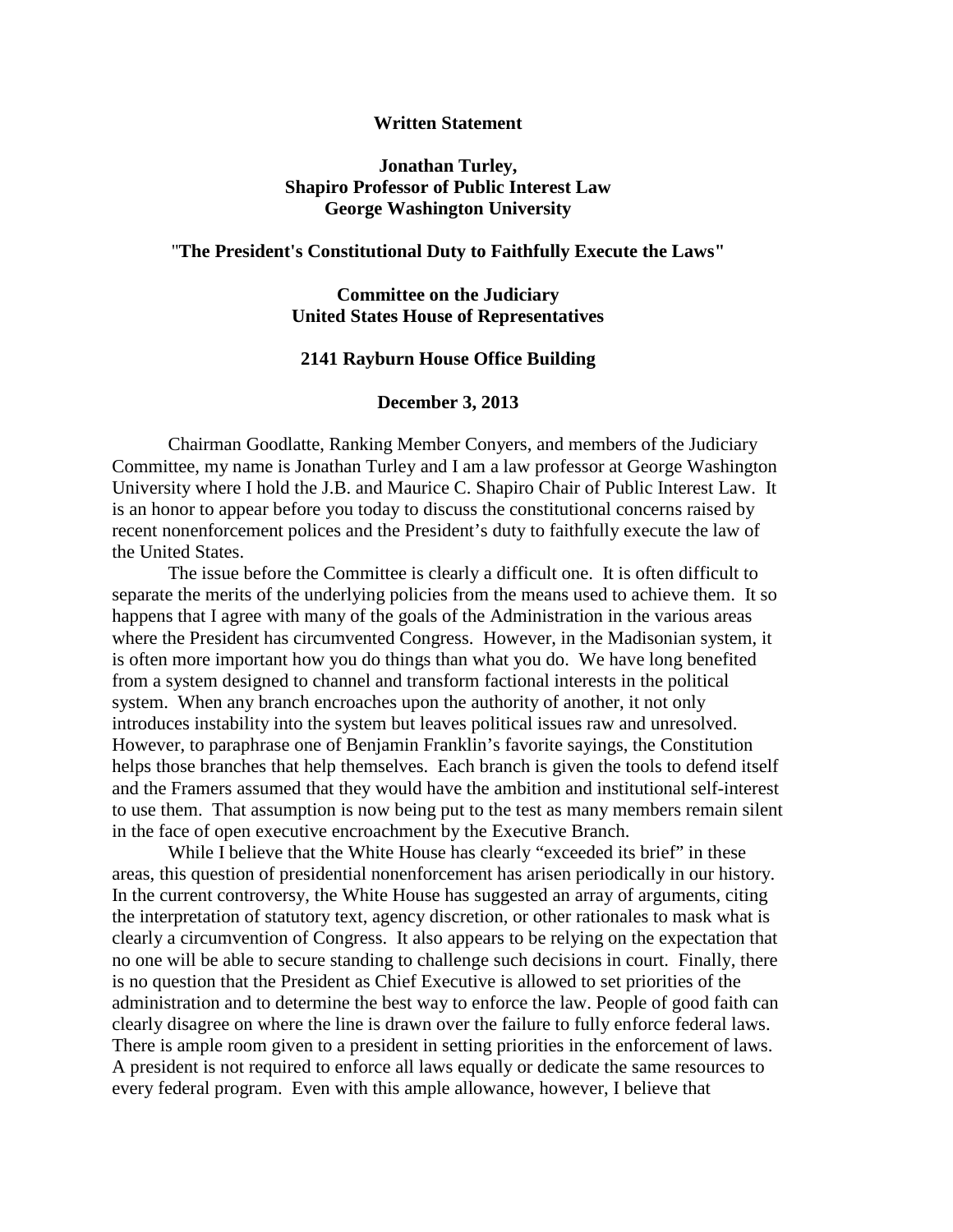President Barack Obama has crossed the constitutional line between discretionary enforcement and defiance of federal law. Congress is given the defining function of creating and amending federal law. This is more than a turf fight between politicians. The division of governmental powers is designed to protect liberty by preventing the abusive concentration of power. All citizens –Democratic or Republican or Independent – should consider the inherent danger presented by a President who can unilaterally suspend laws as a matter of presidential license.

In recent years, I have testified and written about the shift of power within our tripartite government toward a more Imperial Presidential model. Indeed, I last testified before this Committee on the assertion of President Obama that he could use the recess appointment power to circumvent the Senate during a brief intrasession recess.<sup>[1](#page-1-0)</sup> While I viewed those appointments to be facially unconstitutional under the language of Article I and II (a view later shared by two federal circuits), I was equally concerned about the overall expansion of unchecked presidential authority and the relative decline of legislative power in the modern American system. The recent nonenforcement policies add a particularly menacing element to this pattern. They effectively reduce the legislative process to a series of options for presidential selection ranging from negation to full enforcement. The Framers warned us of such a system and we accept it – either by acclaim or acquiescence – at our peril.

The current claims of executive power will outlast this president and members must consider the implications of the precedent that they are now creating through inaction and silence. What if a future president decided that he or she did not like some environmental laws or anti-discrimination laws? Indeed, as discussed below, the nonenforcement policy is rarely analyzed to its natural conclusion, which leads to a fundamental shift in constitutional principles going back to *Marbury v. Madison*. [2](#page-1-1) The separation of powers is the very foundation for our system; the original covenant reached by the Founding Generation and passed on to successive generations. It is that system that produces laws that can be truly said to represent the wishes of the majority of Americans. It is also the very thing that gives a president the authority to govern in the name of all Americans. Despite the fact that I once voted for President Obama, personal admiration is no substitute for the constitutional principles at stake in this controversy. When a president claims the inherent power of both legislation and enforcement, he becomes a virtual government unto himself. He is not simply posing a danger to the

<span id="page-1-1"></span><span id="page-1-0"></span> $1$  I testified before Congress last year on the controversy surrounding these recess appointments. *See Executive Overreach: The President's Unprecedented "Recess" Appointments Before the H. Comm. on the Judiciary*, 112th Cong. 35-57 (2012) (statement of Jonathan Turley, Professor, The George Washington University Law School) [hereinafter *Executive Overreach*]. I also address the controversy at length in two forthcoming law review articles. *See* Jonathan Turley, *Recess Appointments in the Age of Regulation*, 93 B.U. L. Rev. 1523 (2013); Jonathan Turley, *Constitutional Adverse Possession: Recess Appointments and the Role of Historical Practice in Constitutional Interpretation*, 2013 WIS. L. REV. (forthcoming fall 2013); *see also* Jonathan Turley, Op-Ed., *Recess Appointments: President as Ruler*, USA TODAY, Feb. 15, 2012, at 7A. <sup>2</sup> 5 U.S. (1 Cranch) 137, 177 (1803).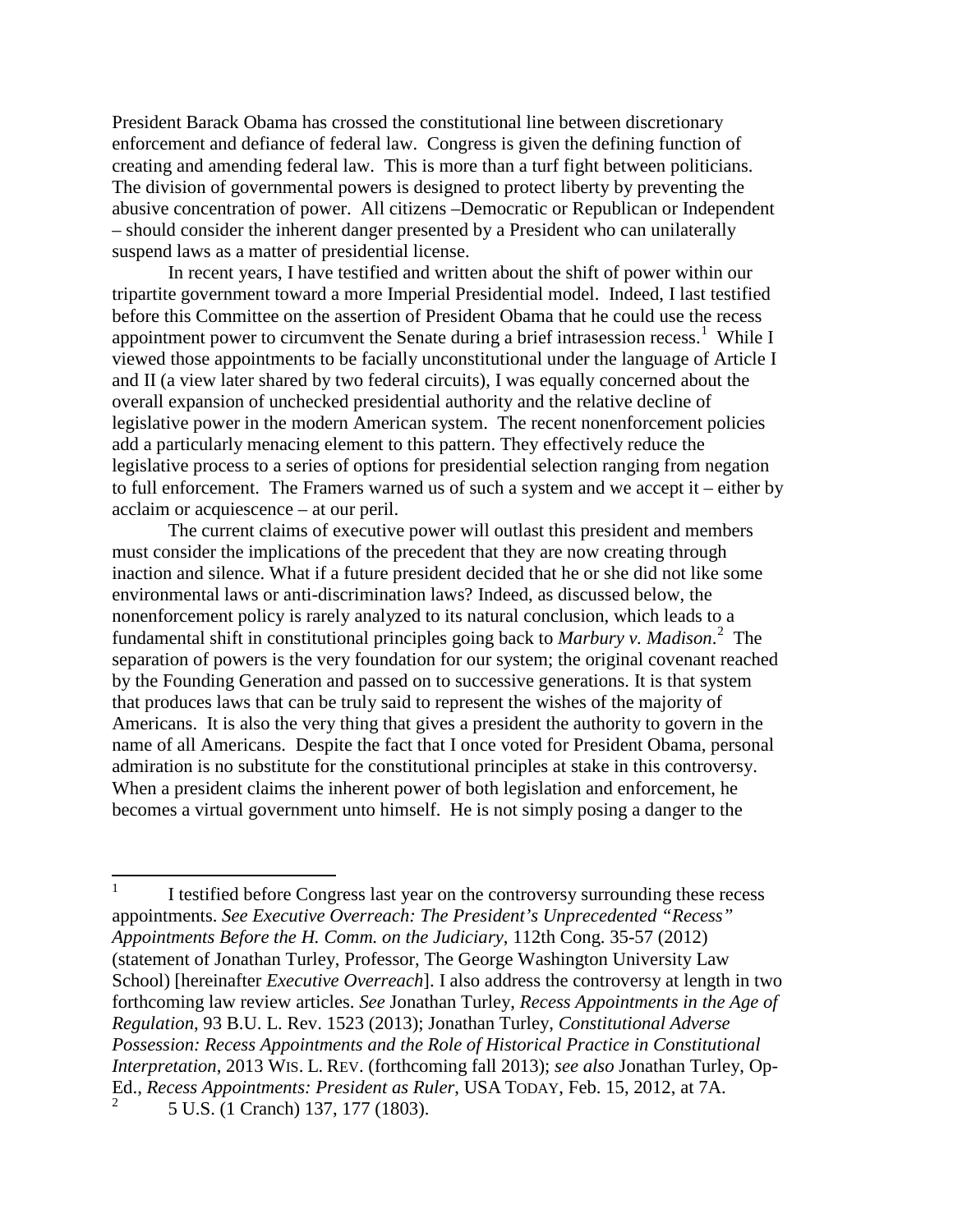constitutional system; he becomes the very danger that the Constitution was designed to avoid.

# I. THE SEPARATION OF POWERS WITHIN THE TRIPARTITE **SYSTEM**

# A. Factions and the Legislative Process.

One of the greatest dangers of nonenforcement orders is not what it introduces to the tripartite system but what it takes away. The Framers created three "equal" branches but the legislative branch is the thumping heart of the Madisonian system. It is the bicameral system of Congress that serves to convert disparate factional interests into majoritarian compromises. In this sense, Congress is meant to be a transformative institution where raw, often competing interests are converted by compromise and consensus. One of the most striking aspects of the recent controversies involving presidential nonenforcement is that they involved matters that were either previously before Congress or actually under consideration when President Obama acted unilaterally.

The role of the legislative process in stabilizing the political system is key to the success of the American system. Madison saw the vulnerability of past governmental systems in the failure to address the corrosive effects of factions within a population. The factional pressures in a pluralistic nation like the United States would be unparalleled and Madison understood that these factions were the expression of important political, and social, and economic interests. As Madison explained, "liberty is to faction what air is to fire, an ailment without which it instantly expires. But it could not be a less folly to abolish liberty, which is essential to political life, because it nourishes faction than it would be to wish the annihilation of air, which is essential to animal life, because it imparts to fire its destructive agency."<sup> $3$ </sup> Congress is where these factional interests coalesce and convert in an open and deliberative process.

The point of this background discussion is that the loss caused by the circumvention of the legislative branch is not simply one branch usurping another. Rather, it is the loss of the most important function of the tripartite system in channeling factional interests and reaching resolutions on matters of great public importance.

The importance of this central function of Congress is magnified when the country faces questions upon which there is great division. Ironically, these are the same areas where presidents are most likely to issue nonenforcement orders due to opposition to the underlying legislation. Consider illegal immigration. There are few issues that are more divisive today. The immigration laws are the product of prolonged debates and deliberations over provisions ranging from public services to driver's licenses to ICE proceedings to deportations. Many of these issues are considered in combination in comprehensive statutes where the final legislation is a multivariable compromise by legislators. Severity in one area can at times be a trade-off for leniency in another area. Regardless of such trade-offs, the end result is by definition a majoritarian compromise that is either signed into law by a president or enacted through a veto override. The use of executive orders to circumvent federal legislation increases the shift toward the concentration of executive power in our system and the diminishment of the role of the

<span id="page-2-0"></span><sup>&</sup>lt;sup>3</sup> THE FEDERALIST NO. 10, 78 (James Madison) (Clinton Rossiter ed., 1961).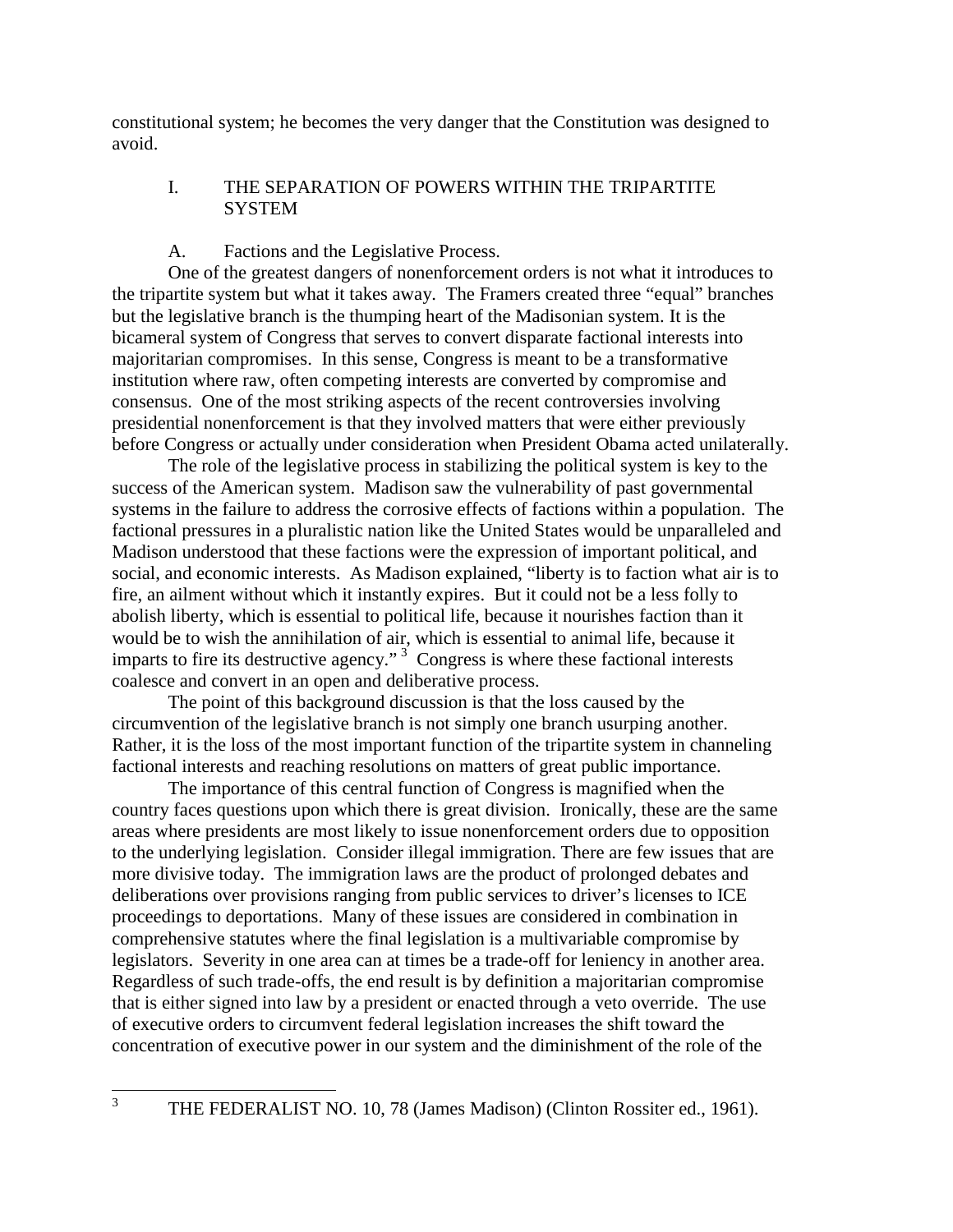legislative process itself. It is precisely what the Framers sought to avoid in establishing the tripartite system.

B. The Royal Prerogative and the Faithful Execution of Federal Law. Juxtaposed against this legislative power is the Chief Executive. The Framers created a Chief Executive with a relatively short term of four years and clearly defined powers to fit within this system of shared government. Despite the recent emergence of an uber-presidency of increasingly unchecked powers, the Framers were clear that they saw such concentration of power to be a danger to liberty. Indeed, the separation of powers is first and foremost a protection of liberty from the dangers inherent in the aggregation or aggrandizement of power. $4$  The Constitutional Convention and subsequent ratification conventions are replete with statements on the need to carefully confine the Chief Executive to enumerated powers and to specifically safeguard the powers of the legislative branch in the control of the purse and the creation of new laws.

At issue in today's hearing is in many ways the first issue that arose in the creation of the office of a president. The Framers were intimately familiar with English history and law. The suggestion of a president immediately produced objections over the dangers of abuse and unilateral action. This debate occurred against the backdrop of over 150 years of tension with the English monarchy that can be traced to the confrontation of Sir Edward Coke and James I. That confrontation had some interesting parallels to the current debate. At issue was not the circumvention of the legislative but the judicial branch. James claimed the right to remove cases from the court for his own judgment. When various people objected, James noted "I thought law was founded upon reason, and I and others have reason as well as the judges."<sup>[5](#page-3-1)</sup> Modern presidents in nonenforcement policies claim that same basis in reason – adjusting legal authority to a more equitable or more efficient reality. However, in the case of James I, Coke objected that "natural reason" does not make for good laws or legal analysis. Rather, law is a form of "artificial reason and judgment" or "an art which required long study and experience before that a man can attain to the cognizance of it."<sup>[6](#page-3-2)</sup> Even in the face of a treason charge, Coke maintained that, "the king ought not to be under any man, but he is under God and the  $law."$ <sup>[7](#page-3-3)</sup>

The principle articulated by Coke drew the distinction between the King and the law – the latter which is made separate from the King and governs the King. It was the rejection of what has been called the "royal prerogative."<sup>[8](#page-3-4)</sup> This rejection was first seen in the state constitutions in crafting the powers of Governors and later manifested in the drafting of the new federal Constitution. For example, Thomas Jefferson wrote in 1783 with regard to the Virginia Constitution that "By Executive powers, we mean no

<span id="page-3-1"></span><span id="page-3-0"></span><sup>&</sup>lt;sup>4</sup> *See generally*, Turley, *Age of Regulation, supra*.<br><sup>5</sup> 7 Sir Edward Coke, Reports 65, quoted in Roscoe Pound, The Spirit of the Common Law 5 (1921) at 61.

<span id="page-3-2"></span> $\frac{6}{7}$  *Id.* 

<span id="page-3-3"></span> $\frac{7}{8}$  *Id.* 

<span id="page-3-4"></span><sup>8</sup> *See* Julius Goebel, Jr., Ex Parte Clio, 54 Colum. L. Rev. 450, 474 (1954); David Gray Adler, *The Steel Seizure Case And Inherent Presidential Power*, 19 Const. Commentary 155, 164 (2002).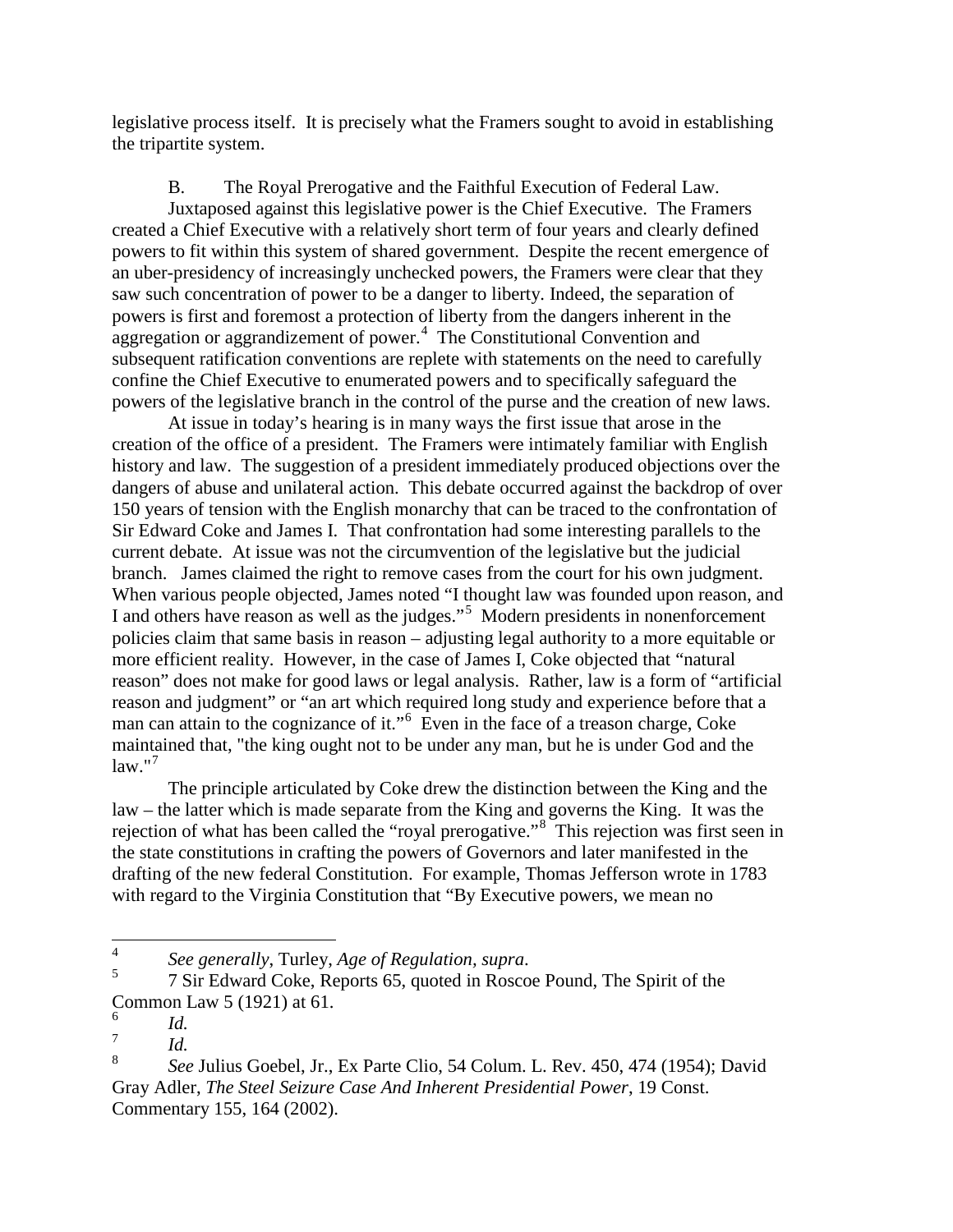reference to the powers exercised under our former government by the Crown as of its prerogative ... We give them these powers only, which are necessary to execute the laws (and administer the government)." $\int$  Jefferson's statement reflects the same Cokean distinction – now a mantra for American framers in defining the new concept of executive power.

The earliest references to executive power or the presidency in the Constitutional Convention refer to the execution of federal law – affirming the idea that the executive must enforce the law established by the legislative process. Indeed, it was the introduction of the Virginia Plan that most clearly cast this executive model.<sup>[10](#page-4-1)</sup> Roger Sherman stated this most clearly in describing "the Executive magistracy as nothing more than an institution for carrying the will of the Legislature into effect." $11$  Likewise, James Wilson defended the model of an American president by assuring his colleagues that "did not consider the Prerogatives of the British Monarch as a proper guide in defining the Executive powers. Some of these prerogatives were of a Legislative nature."<sup>12</sup>

Reflecting these views, and the view of Framers like Madison that the chief executive must only be given power that is "confined and defined,"<sup>[13](#page-4-4)</sup> the first draft of the Take Care Clause read "it shall be his duty to provide for the due and faithful execution of the Laws."<sup>[14](#page-4-5)</sup> That language then became, with the report of the Committee of Detail, "he shall take care that the laws of the United States be duly and faithfully executed." The final language of the Committee of Style was refined further into "The executive power shall be vested in a president of the United States of America ... He shall take care that the laws be faithfully executed." What is most striking about this process is how little the language actually changed – reflecting a general consensus on limiting the office to the execution– as opposed to the creation– of laws.

While the line between legislation and enforcement can become blurred, this view is generally reflective of the functions defined in Article I and Article II. The Take Care Clause is one of the most direct articulations of this division. The Clause states "*[The President] shall take Care that the Laws be faithfully executed . . ." U.S. Const. art. II, §* 3, cl. 4. It is one of the clearest and most important mandates in the Constitution. The Framers not only draw the distinction between making and enforcing laws, but, with the enforcement of the law, the Framers stressed that the execution of the laws created by Congress must be faithfully administered. The language combines a mandate of the execution of laws with the qualifying obligation of their faithful execution.

The constitutional obligation contained in the Take Care Clause is amplified by

<span id="page-4-0"></span><sup>&</sup>lt;sup>9</sup> This quote is from Jefferson's Draft of a Fundamental Constitution for Virginia. Adler, *supra*, at 164 (citing Charles Warren, The Making of the Constitution 177 (Harvard U. Press, 1947)).

<span id="page-4-1"></span>Max Farrand, 1 The Records of the Federal Convention of 1787 at 62-63 (Yale U. Press, 1911) (Edmund Randolph describing a "national executive ... with power to carry into execution the national laws ... [and] to appoint to offices in cases not otherwise provided for."); *see also* Adler, *supra*, at 164.

<span id="page-4-2"></span><sup>&</sup>lt;sup>11</sup> Farrand, *supra*, at 65; Adler, *supra*, at 164-65.

<span id="page-4-3"></span>Farrand, 1 Records at 62-70; Adler, *supra*, at 165.

<span id="page-4-4"></span> $\frac{13}{14}$  *Id.* at 70.

<span id="page-4-5"></span><sup>14</sup> *Id.* at 171; Adler, *supra*, at 165.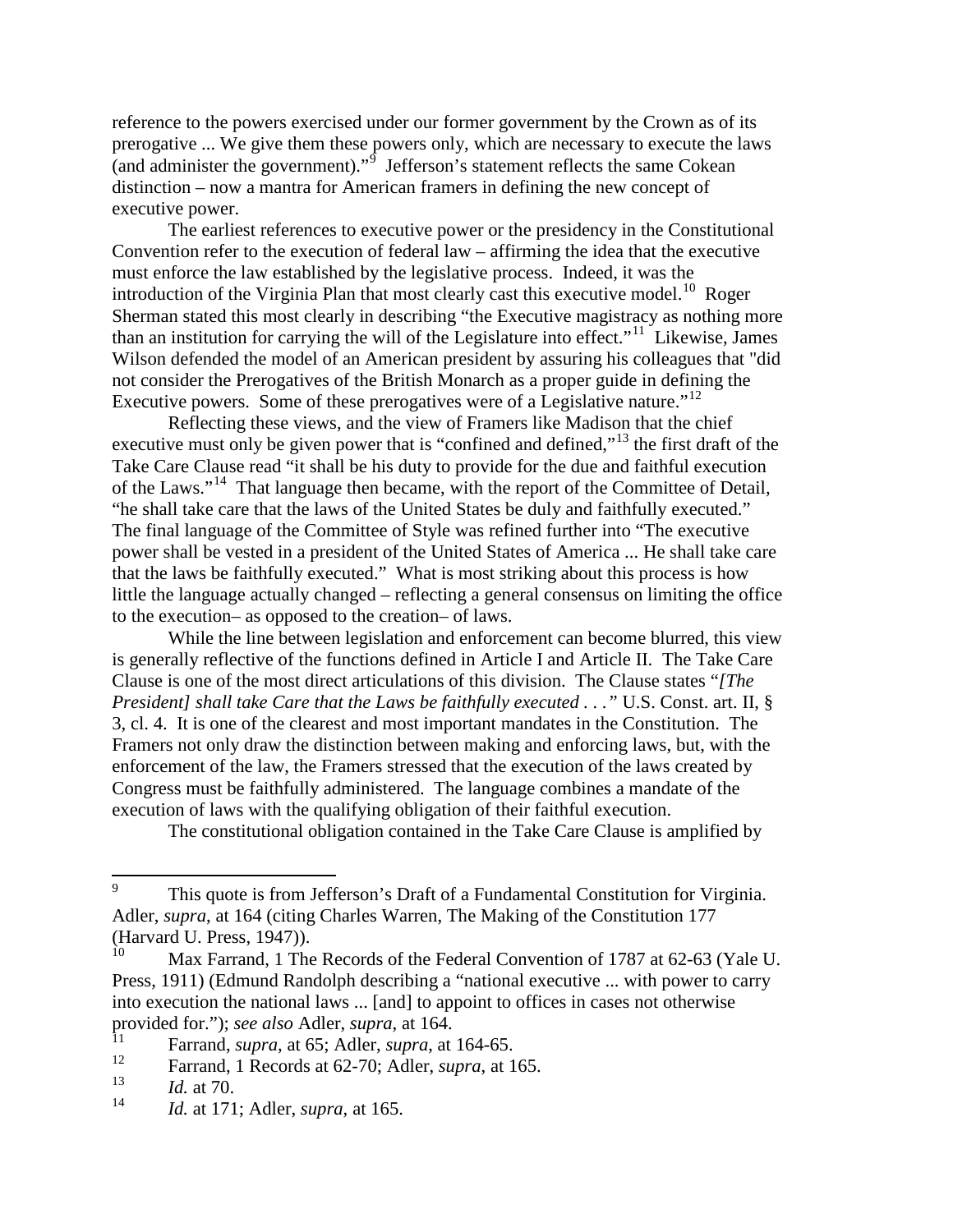the oath that a president takes as a pre-condition for assuming power as Chief Executive under Section 1 of Article II. Indeed, the order of these references is interesting. In order to assume office, a president must "solemnly swear (or affirm) that [he] will faithfully execute the office of President of the United States, and will to the best of my ability, preserve, protect and defend the Constitution of the United States." U.S. CONST. art. II, §1, cl. 7. The Take Care Clause appears later in Section 3. This section happens to refer to the legislative function of Congress in stating that "from time to time give to the Congress information of the state of the union, and recommend to their consideration such measures as he shall judge necessary and expedient." *Id.* Notably, the section affirms the right of a President to ask Congress for legislative action that he deems to be necessary. The clause then affirms the obligation of the President to faithfully execute those laws created by Congress. It is equally significant that the clause following the obligation to faithfully execute the laws is the clause allowing for the impeachment and removal of presidents.

The import of these clauses is that the President can seek legislative changes and even call Congress into session, but it remains the prerogative of Congress to decide what laws will be enacted (subject to presidential signature or veto override).

The most obvious meaning of faithful execution is that the President must apply the laws equally and without favoritism. Favoritism is clearly shown in the failure to enforce the laws against friends or political cronies. However, it can also apply more widely to favored groups or political allies. Merriam-Webster defines "faithful" as "having or showing true and constant support or loyalty." In this controversy, this true and constant support is to the laws themselves. It is worth noting that this is not loyalty tied to the "law" in general – possibly inviting a more nuanced interpretive response to what specific laws serve or disserve the law in general. The use of the plural form encompasses the laws referenced in Article I as the product of Congress. It is those laws that the President is bound to execute faithfully under Article II.

C. Nonenforcement Orders and the Rise of the Fourth Branch.

The current controversy over the nonenforcement of federal law transcends the insular issues of particular statutes or regulations. The American governmental system is being fundamentally transformed into something vastly different from the intentions of the Framers or, for that matter, the assumptions underlying the constitutional structure. As I recently discussed in print,<sup>[15](#page-5-0)</sup> we are shifting from a tripartite to a quadripartite system in this age of regulation. The Administrative State that is credited with so many advances in public welfare has also served to shift the center of gravity in our system to a fourth branch of federal agencies. As a result, our carefully constructed system of checks and balances is being negated by the rise of the sprawling departments and agencies that govern with increasing autonomy and decreasing transparency. At the same time, we have seen a rapid growth of executive power, particularly since 9-11, where the President is asserting largely unchecked authority in many areas.

When the Framers created the tripartite system, our federal government was quite small. In 1790, it had just 1,000 nonmilitary workers. In 1962, there were 2,515,000

<span id="page-5-0"></span><sup>15</sup> Jonathan Turley, Op-Ed., *The Rise of the Fourth Branch of Government*, WASH. POST (May 24, 2013), at C1; *see also* Turley, *supra, Age of Regulation,* at 1542-61.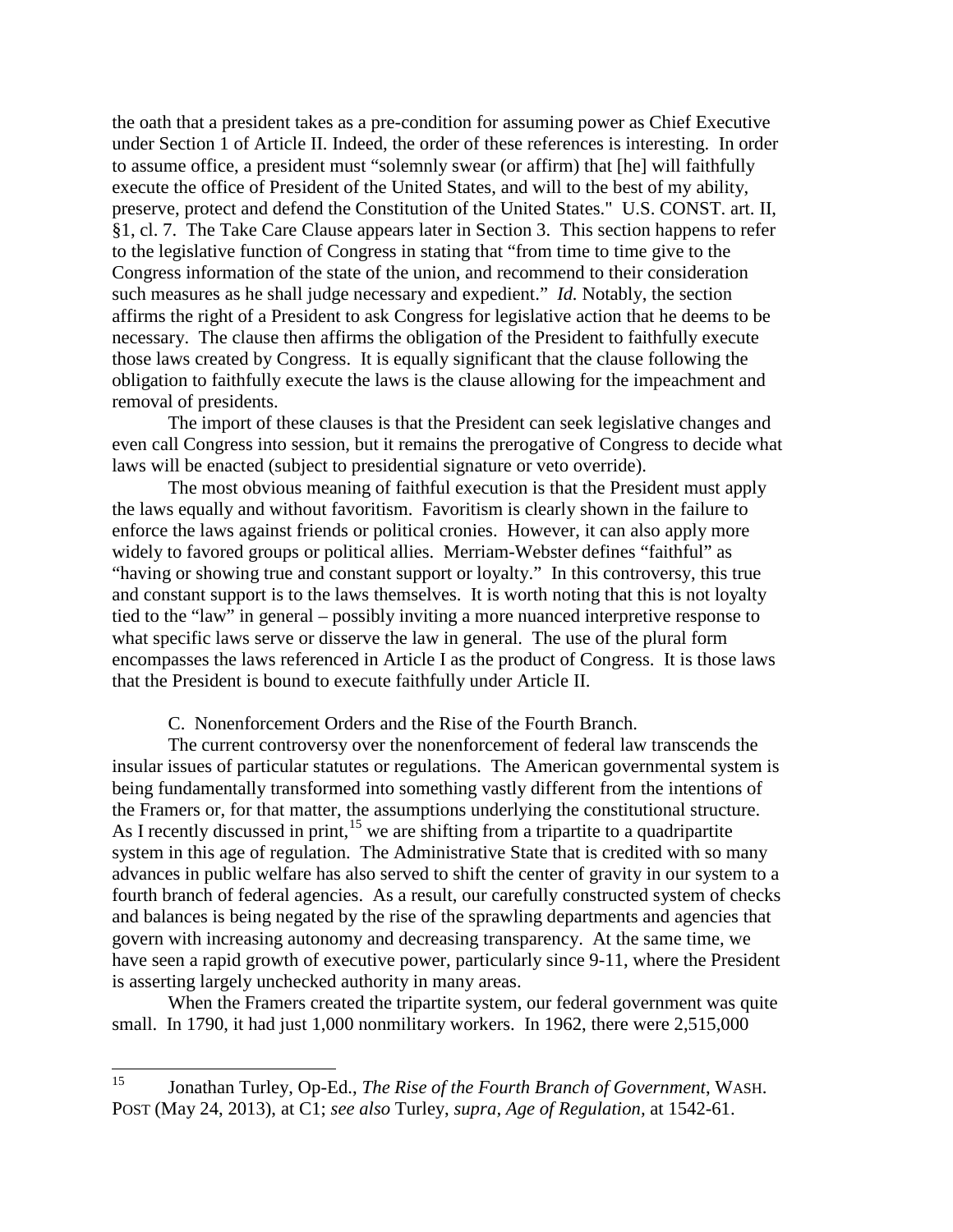federal employees. Today, we have 2,840,000 federal workers in 15 departments, 69 agencies and  $\frac{1}{383}$  nonmilitary sub-agencies.<sup>[16](#page-6-0)</sup> Indeed, these numbers can be themselves misleading since much federal work is now done by contractors as part of "downsizing", but the work of the agencies has continued to expand. Moreover, technological advances have increased the reach of this workforce. With the expansion of the government has come a shift in the source of governing rules for society. Today, the vast majority of "laws" governing the United States are not passed by Congress but are issued as regulations, crafted largely by thousands of unnamed, unreachable bureaucrats. To give one comparative measure, one study found that in 2007, Congress enacted 138 public laws, while federal agencies finalized 2,926 rules, including 61 major regulations.<sup>17</sup> Adding to this dominance are judicial rulings giving agencies heavy deference in their interpretations of laws under cases like *Chevron*. In the last term, this Supreme Court added to this insulation and authority with a ruling that agencies can determine their own jurisdictions — a power that was previously believed to rest with Congress. In his dissent in *Arlington v. FCC*, Chief Justice John Roberts warned: "It would be a bit much to describe the result as 'the very definition of tyranny,' but the danger posed by the growing power of the administrative state cannot be dismissed."

With agencies increasingly performing traditionally legislative and judicial functions,<sup>[18](#page-6-2)</sup> the nonenforcement of federal law exacerbates the shift away from the original calibration of the tripartite system. Federal agencies are becoming practically independent in their operations in assuming new forms of regulatory law and adjudications. The refusal to execute those laws enacted by Congress would serve to marginalize the legislative branch further and make the federal government even less dependent on or responsive to that branch.

<span id="page-6-0"></span><sup>16</sup> Turley, *supra, Age of Regulation*, at 1533; WALTER E. VOLKOMER, AMERICAN GOVERNMENT 231 (11th ed. 2006) (citing Bruce D. Porter, *Parkinson's Law Revisited: War and the Growth of American Government*, 60 PUB. INT. 50, 50 (1980)). In 1816, the federal system employed 4837 employees. Deanna Malatesta, *Evolution of the Federal Bureaucracy*, *in* 1 A HISTORY OF THE U.S. POLITICAL SYSTEM: IDEAS, INTERESTS, AND INSTITUTIONS 373, 380 tbl.1 (Richard A. Harris & Daniel J. Tichenor eds., 2010).

<span id="page-6-1"></span>Anne Joseph O'Connell, *Vacant Offices: Delays in Staffing Top Agency Positions*, 82 S. CAL. L. REV. 913, 936 (2009).

<span id="page-6-2"></span><sup>18</sup> As the number of federal regulations has increased, Congress has shifted the adjudication of many disputes between citizens and their government to administrative courts tied to individual agencies. The result is that a citizen is 10 times more likely to be tried by an agency than by an actual court. In a given year, federal judges conduct roughly 95,000 adjudicatory proceedings, including trials, while federal agencies complete more than 939,000. Turley, *supra*, *Age of Regulation*, at 1533; Anne Joseph O'Connell, *Vacant Offices: Delays in Staffing Top Agency Positions*, [82 S. Cal. L. Rev.](http://www.lexis.com/research/buttonTFLink?_m=26d9b7e03cccfb1066a7e274618cdaed&_xfercite=%3ccite%20cc%3d%22USA%22%3e%3c%21%5bCDATA%5b93%20B.U.L.%20Rev.%201523%5d%5d%3e%3c%2fcite%3e&_butType=3&_butStat=2&_butNum=481&_butInline=1&_butinfo=%3ccite%20cc%3d%22USA%22%3e%3c%21%5bCDATA%5b82%20S.%20Cal.%20L.%20Rev.%20913%2cat%20930%5d%5d%3e%3c%2fcite%3e&_fmtstr=FULL&docnum=1&_startdoc=1&wchp=dGLzVzB-zSkAb&_md5=aad17ac9ef8111eff14dd30a0d9a984e)  [913, 936 \(2009\).](http://www.lexis.com/research/buttonTFLink?_m=26d9b7e03cccfb1066a7e274618cdaed&_xfercite=%3ccite%20cc%3d%22USA%22%3e%3c%21%5bCDATA%5b93%20B.U.L.%20Rev.%201523%5d%5d%3e%3c%2fcite%3e&_butType=3&_butStat=2&_butNum=481&_butInline=1&_butinfo=%3ccite%20cc%3d%22USA%22%3e%3c%21%5bCDATA%5b82%20S.%20Cal.%20L.%20Rev.%20913%2cat%20930%5d%5d%3e%3c%2fcite%3e&_fmtstr=FULL&docnum=1&_startdoc=1&wchp=dGLzVzB-zSkAb&_md5=aad17ac9ef8111eff14dd30a0d9a984e)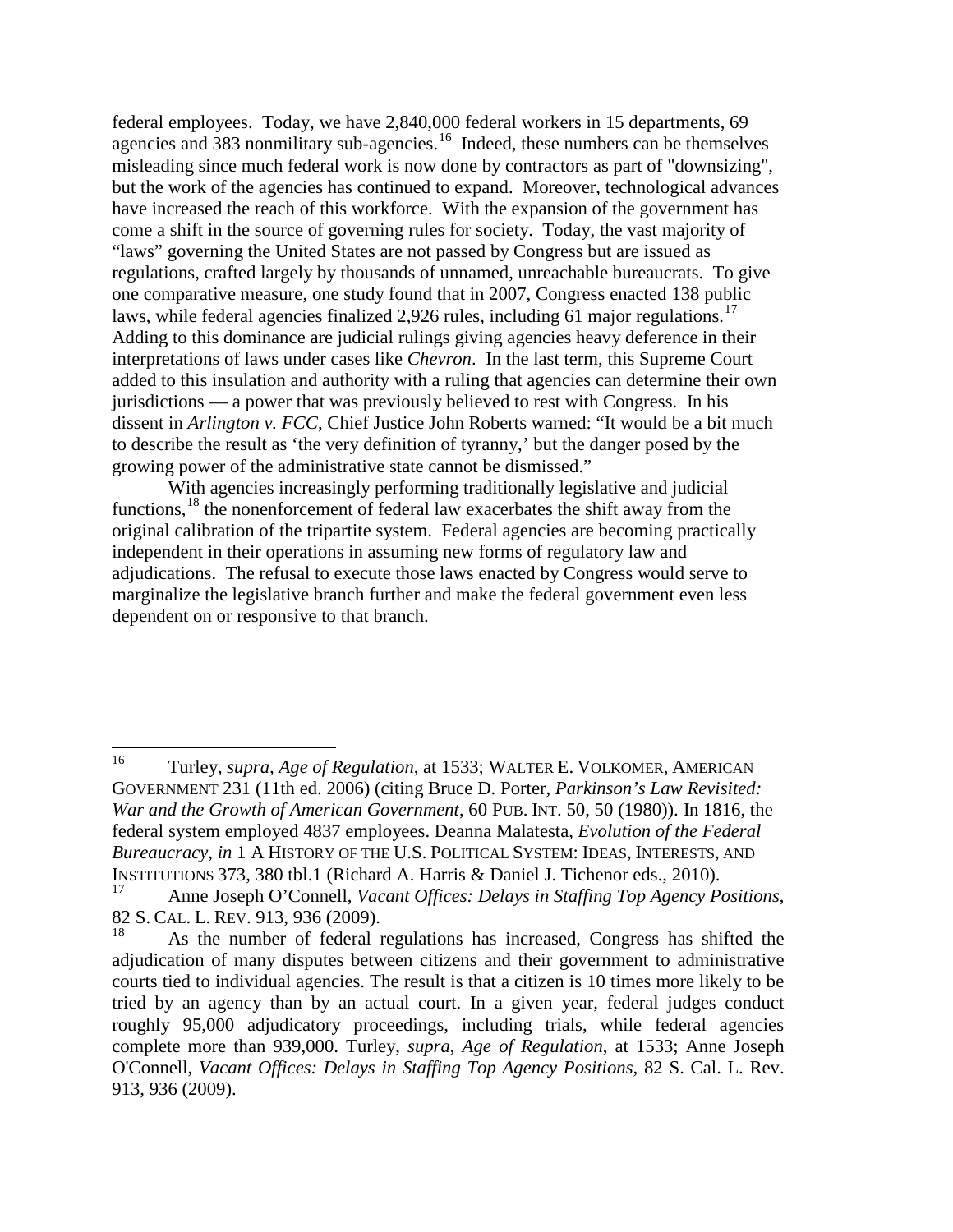# II. NONDEFENSE ORDERS, PRESIDENTIAL PRIORITIZATION POLICIES, AND SIGNING STATEMENTS

It is important to distinguish between the various ways that presidents can oppose laws, which can blur the line between nonenforcement and inadequate enforcement. While a president does not have authority to negate or amend laws, there is overlap between the branches in different functions. Clearly, for example, the President is allowed to set goals in the execution of laws that place certain public programs above others in priority. No area of the law has one-hundred percent enforcement. There are discretionary actions that can include staffing and resource allocations with impacts on the level of enforcement in a given area. Before delving further into the constitutionality of nonenforcement, three types of executive decisions are important to distinguish.

## A. Nondefense Orders.

The nondefense orders arise when presidents decide that their administrations will not defend a challenged law in court. These decisions are relatively rare and highly controversial. Even defenders acknowledge that such a decision should only be considered in circumstances where a president feels that enforcement of a law would conflict with his duty to uphold the Constitution. Indeed, one study showed that between 1974 and 1996, presidents objected to the constitutionality of roughly 250 laws but did not refuse to defend them.<sup>[19](#page-7-0)</sup> Despite these reservations, Presidents Ford, Carter, Reagan, George H.W. Bush, and Clinton did not refuse to defend such laws.<sup>[20](#page-7-1)</sup>

While the duty to defend would seem to be naturally subsumed under the duty to enforce, the Obama Administration draws a distinction between the two duties. Thus, it stated an intent to enforce the law while refusing to defend it. It was a curious distinction for many since continued enforcement would require that the law be defended in challenges.[21](#page-7-2) The Justice Department previously adopted a narrow exception to the rule that the "courts, and not the Executive, finally to decide whether a law is constitutional" and that the nondefense of a law would impermissibly create a barrier to judicial review.<sup>[22](#page-7-3)</sup> Unless the law impedes executive power, the Justice Department stated that it would defend laws so long as are not "clearly unconstitutional." That would seem to demand more than simple disagreement with lower courts or adherence to a new or unestablished interpretation of the Constitution.

<span id="page-7-1"></span><span id="page-7-0"></span><sup>&</sup>lt;sup>19</sup> Christopher N. May, Presidential Defiance of "Unconstitutional" Laws xiv (1998). In many cases, presidents used signing statements to interpret the laws compatible with their view of constitutional limits.<br> $21$  Legislation can be a ground that the state of the state of the state of the state of the state of the state of the state of the state of the state of the state of the state o

<span id="page-7-2"></span>Indeed, some have argued that the Administration got it wrong and that there is no duty to enforce or to defend. See Neal Devins and Saikrishna Prakash, *The Indefensible Duty To Defend*, 112 Colum. L. Rev. 507, 508-509 (2012) ("Given President Obama's belief that the DOMA is unconstitutional, he should neither enforce nor defend it.").

<span id="page-7-3"></span>Recommendation that Dep't of Justice Not Defend Constitutionality of Certain Provisions of Bankr. Amendments and Fed. Judgeship Act of 1984, 8 Op. O.L.C. 183, 194 (1984).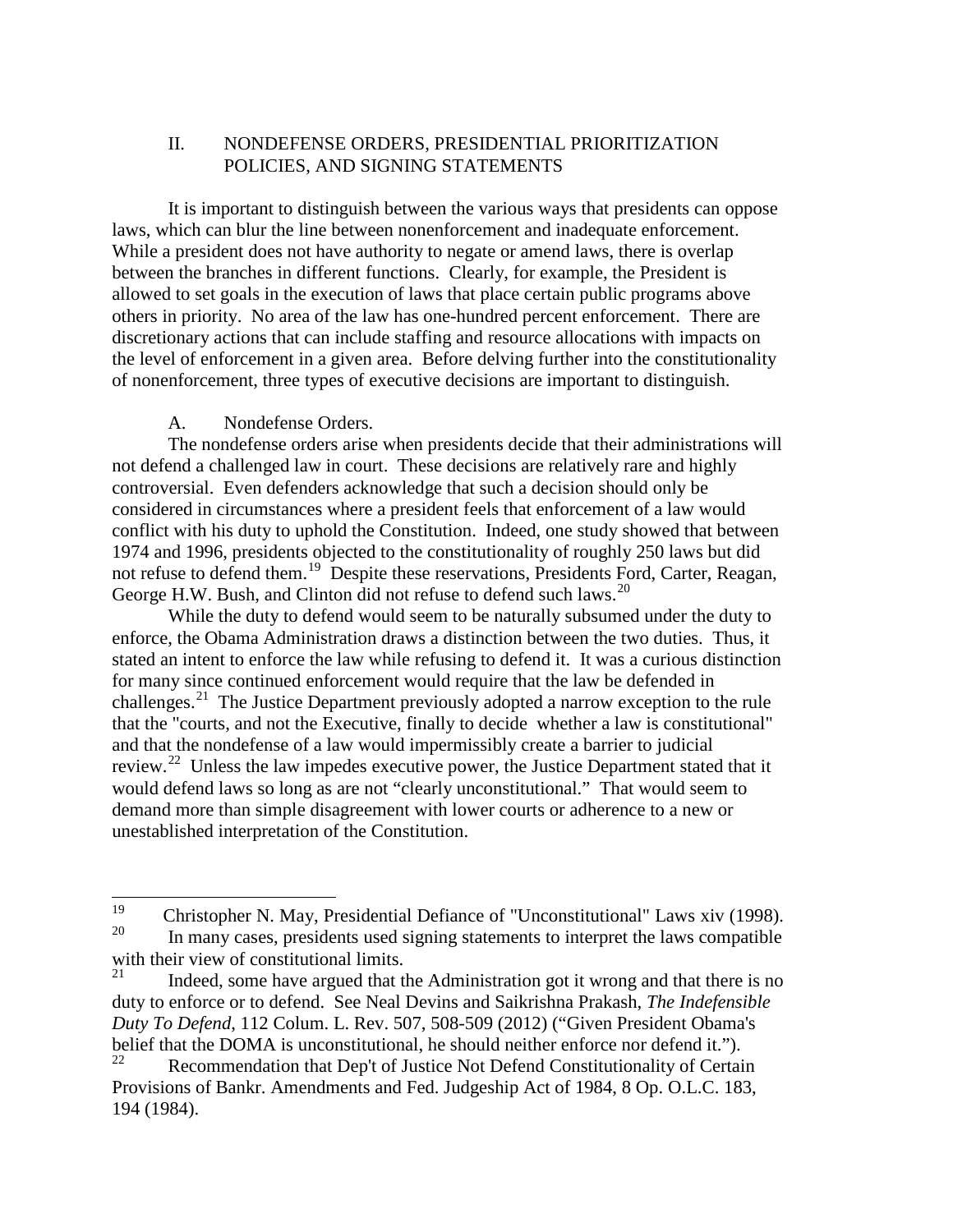In light of the foregoing, the Administration's decision that it would not defend the Defense of Marriage Act (DOMA) was a classic example of a nondefense policy. The timing of the decision, however, was curious given the Administration's defense of the law for years and the President's own public ambivalence over same-sex marriage. Thus, this was not a statute that was treated as facially invalid by this president, and it was supported (and signed into law) by another Democrat, Bill Clinton. Nevertheless, while belated, the Obama Administration announced that it could no longer in good faith support a law that it deemed unconstitutional. It notably took this position after previously enforcing the law, leading many to question a decision to abandon the law "mid-stream" without any clear advocate with standing to argue the law's merits.<sup>[23](#page-8-0)</sup>

The decision of the Administration was equally notable in basing its nondefense decision on a position that had never been embraced by the Supreme Court. The Administration stated that "the President and [the Attorney General] have concluded that classifications based on sexual orientation warrant heightened scrutiny and that, as applied to same-sex couples legally married under state law then, from that perspective, there is no reasonable defense of  $DOMA.^{24}$  $DOMA.^{24}$  $DOMA.^{24}$ . While the Administration acknowledged that a lower standard of review had been applied in prior cases, it insisted that "neither of those decisions reached, let alone resolved, the level of scrutiny issue because in both the Court concluded that the laws could not even survive the more deferential rational basis standard."<sup>[25](#page-8-2)</sup>

While I take the same view as to gay rights, it is not a view that had ever secured a majority of the Supreme Court or even most lower courts. Thus, the Administration was refusing to defend a law based on an interpretation that had thus far remained unsupported by direct precedent. Indeed, the ultimate decision in *Windsor* was a close one with a 5-4 opinion, and the basis for the decision was more nuanced than the one indicated by the Administration. In adopting a nondefense position, the Obama Administration was establishing precedent that Presidents could refuse to defend laws based on unaccepted legal interpretations. This would lead to the question of whether a president could maintain a nondefense postures even with a legal position rejected by lower courts but never rejected by the Supreme Court.

<span id="page-8-0"></span> <sup>23</sup> Indeed, advocates of this presidential power insist that courts cannot be deemed as supreme in the interpretation of laws since "[f]ederal courts only have jurisdiction over cases or controversies, meaning that they cannot issue Article III judgments or opinions when they are not deciding cases or controversies. Yet there will be many situations, many questions, where federal courts cannot opine because there will be no case or controversy." Devins & Prakash, *supra,* 112 Colum. L. Rev. at 530. Indeed, it is true that the executive branch must engage in interpretations as part of its enforcement of laws and, particularly with the narrowing of standing in federal cases, many of these decisions go unchallenged. However, for those of us concerned about the rise of the Fourth Branch, this only increases the concentration of power in the Executive Branch and further undermines the balance in the tripartite system.<br>  $^{24}$  http://www.justice.com/cne/m/2011/Feb

<span id="page-8-2"></span><span id="page-8-1"></span><sup>&</sup>lt;sup>24</sup> http://www.justice.gov/opa/pr/2011/February/11-ag-223.html.  $Id.$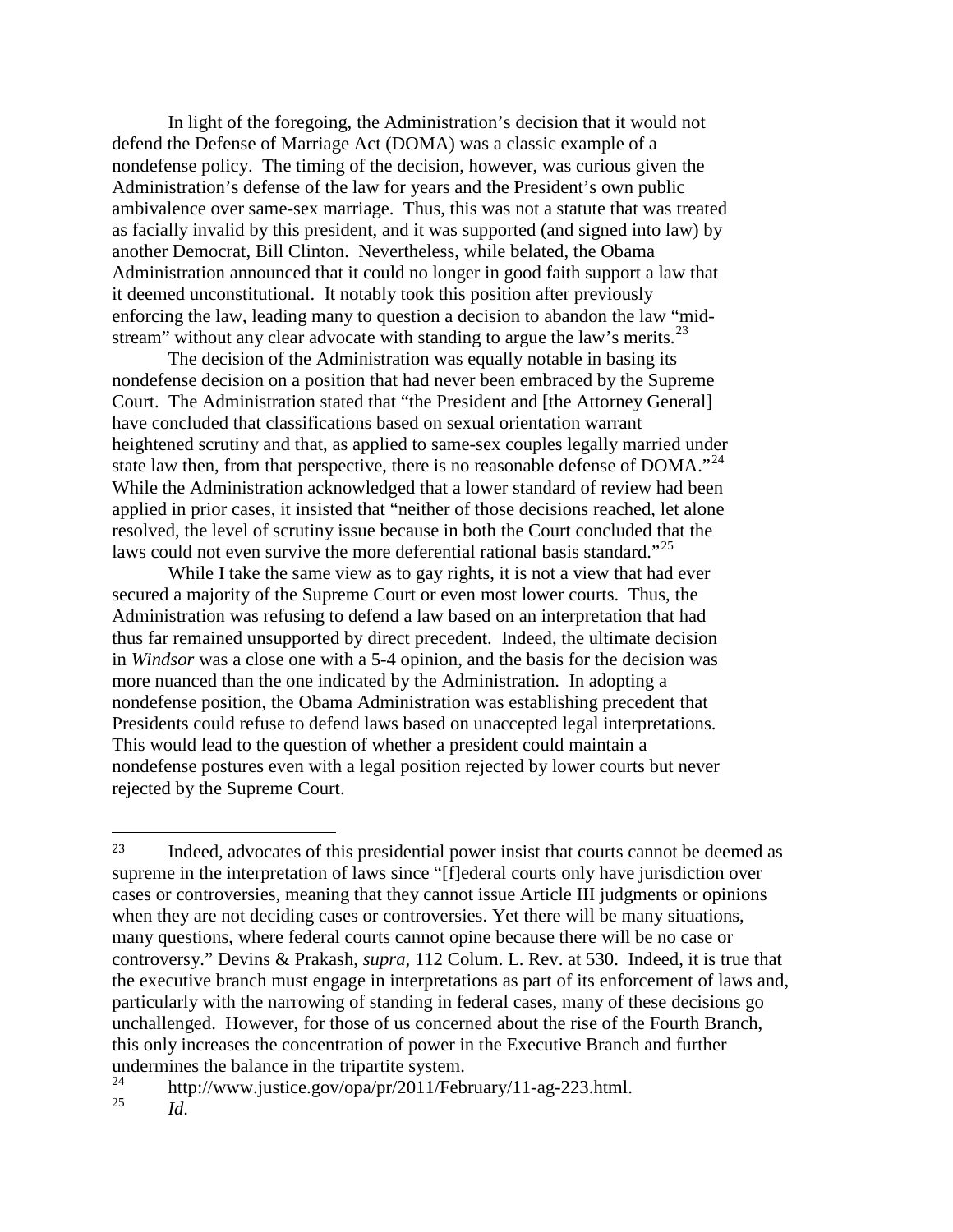My strongest objection was the failure of the Administration to avoid the untenable position of leaving a federal law without an advocate. That produced a standing dilemma that should never have been allowed to arise. The fact is that there are strong arguments on both sides of this litigation. While I have long been a supporter of same-sex marriage, I felt that the standing barriers created in the recent *Hollingsworth*<sup>[26](#page-9-0)</sup> and *Windsor*<sup>[27](#page-9-1)</sup> cases were grossly unfair to the critics of same-sex marriage and equally inimical to the legal system.<sup>28</sup> It is particularly troubling when this law was signed by a prior president who clearly viewed it (as did Congress) to be a constitutional act. The Court clearly saw the Administration's actions as undermining both the Judicial and Legislative branches:

"if the Executive's agreement with a plaintiff that a law is unconstitutional is enough to preclude judicial review, then the Supreme Court's primary role in determining the constitutionality of a law that has inflicted real injury on a plaintiff who has brought a justiciable legal claim would become only secondary to the President's. This would undermine the clear dictate of the separation-of-powers principle that "when an Act of Congress is alleged to conflict with the Constitution, `[i]t is emphatically the province and duty of the judicial department to say what the law is.'" . . . Similarly, with respect to the legislative power, when Congress has passed a statute and a President has signed it, it poses grave challenges to the separation of powers for the Executive at a particular moment to be able to nullify Congress' enactment solely on its own initiative and without any determination from the Court."<sup>[29](#page-9-3)</sup>

While the Supreme Court resolved the standing problems in *Windsor* on prudential grounds, the untenable position created by the Administration should have been avoided by the selection of outside counsel to assume the burden of defending the law. While obviously this would have been an action taken in furtherance of the statute by the Administration, it would have allowed the Administration to convey its opposition to the statute while, in the interests of both Congress and the rule of law, ensuring that both sides were adequately represented.

Putting aside the timing and status of the DOMA defense, there remains a principled reason why a President, as well as an Attorney General, may feel that the defense of a statute is fundamentally at odds with his duty toward the Constitution. For

<span id="page-9-0"></span><sup>26</sup> *Hollingsworth v. Perry*, 133 S. Ct. 2652 (2013).

<span id="page-9-1"></span><sup>&</sup>lt;sup>27</sup> *United States v. Windsor*, 133 S. Ct. 2675 (2013).

<span id="page-9-2"></span>I have repeatedly argued to Congress that the narrow rules concerning standing are increasingly preventing worthy constitutional challenges from being heard. I have the honor of representing both Democratic and Republican members of Congress who challenged President Obama's unilateral decision to attack Libya's capitol and armed forces. Jonathan Turley, *Members of Congress Challenge Libyan War in Federal Court*, JONATHAN TURLEY (June 15, 2011), http://jonathanturley.org/2011/06/15/members-ofcongress-challenge-libyan-war-in-federal-court/.

<span id="page-9-3"></span><sup>29</sup> *Windsor*, 133 S. Ct. at 2688.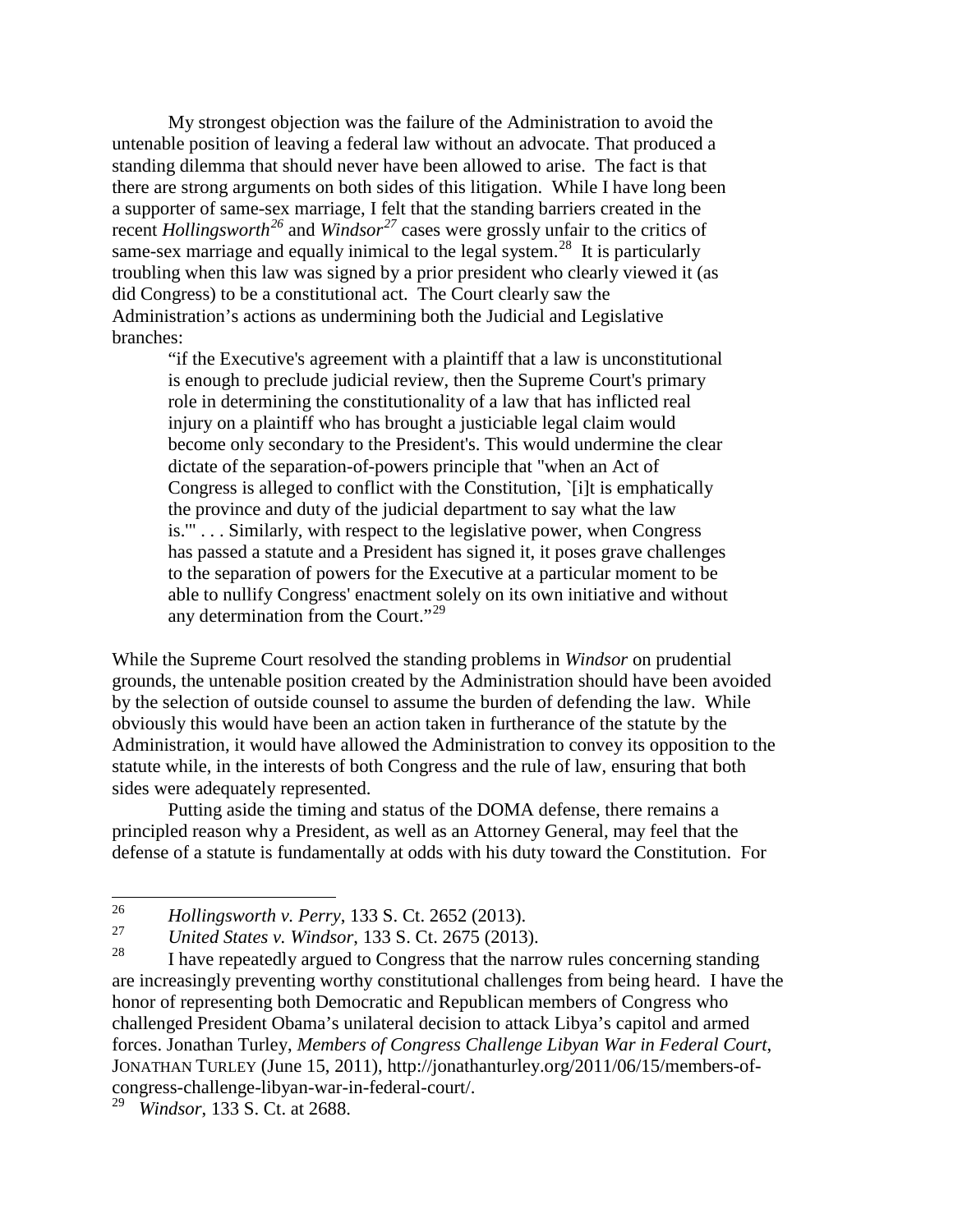example, if Congress passed a new Sedition Act or a law establishing an official religion, a president could claim a good-faith basis for viewing the law as conflicting with his constitutional duties. While (as noted above) the law should be defended in the interests of all sides being presented for judicial review, a president can decline to directly defend the law. In such cases, the president is caught on the horns of a constitutional dilemma, and the appointment of outside counsel is appropriate to allow the presentation of arguments in favor of the law. After all, the Executive Branch has consistently opposed efforts of Congress to defend laws in court as a usurpation of Executive authority. It should not fight to both bar Congress from such arguments while declining to perform that role to the detriment of these laws.

# B. Prioritization Policies.

Every President has faced accusations of slow-walking or under-enforcing laws that he has opposed. Ronald Reagan was accused of undermining a host of environmental laws through the appointment of officials like James Watt and Anne Gorsuch. Likewise, Syracuse University recently found a sharp reduction of prosecutions for financial institution fraud from over 3,000 in 1991 to just 1,365 in 2011.<sup>[30](#page-10-0)</sup> That reduction in the Obama Administration is not deemed a constitutional violation since such cases are heavily imbued with prosecutorial discretion. Indeed, members of Congress often suggest that presidents should not "waste time" on enforcing some laws.<sup>[31](#page-10-1)</sup>

Immigration is again an excellent example of such controversies. Modern presidents have long made deportation a lower priority for enforcement than prosecuting violent illegal immigrants and other provisions. The numbers of such deportations have varied dramatically with George W. Bush deporting a total of 2,012,539 or 251,567 per year, while Bill Clinton deported with an average annual rate of 108,705.<sup>32</sup> During the same period of time, Obama (with 395,774 per year) has actually deported more individuals per year than his predecessor.<sup>[33](#page-10-3)</sup> The level of deportations, however, remains a discretionary decision of an Administration and courts tend to leave disagreements on the level of enforcement as a political question for the legislative and executive branches to resolve. As discussed below, this is in contrast to orders effectively suspending portions of federal immigration law as part of a policy change of the Administration.

C. Signing Statements.

There has already been much discussion of signing statements, particularly during the Administration of George W. Bush. $34$  The majority of signing statements are

<span id="page-10-0"></span><sup>&</sup>lt;sup>30</sup> See Criminal Prosecutions for Financial Institution Fraud Continue to Fall, TRAC Reports, Syracuse University, available at http://trac.syr.edu/tracreports/crim/267/. 31 *See, e.g.,* Andrew Cohen, *Sen. Leahy:* Fed Shouldn't 'Waste Time' on State

<span id="page-10-1"></span>Marijuana Laws, Atlantic, Sept. 3, 2013.

<span id="page-10-2"></span><sup>32</sup> 2011 Yearbook of Immigration Statistics, published by the Office of Immigration Statistics under the Department of Homeland Security (table 39).

<span id="page-10-4"></span><span id="page-10-3"></span> $rac{33}{34}$  *Id.* <sup>34</sup> *See generally Presidential Signing Statements Under the Bush Administration: A Threat to Checks and Balances and the Rule of Law?*: Hearing Before the H. Comm. on the Judiciary, 110th Cong. 7, 9 (2007).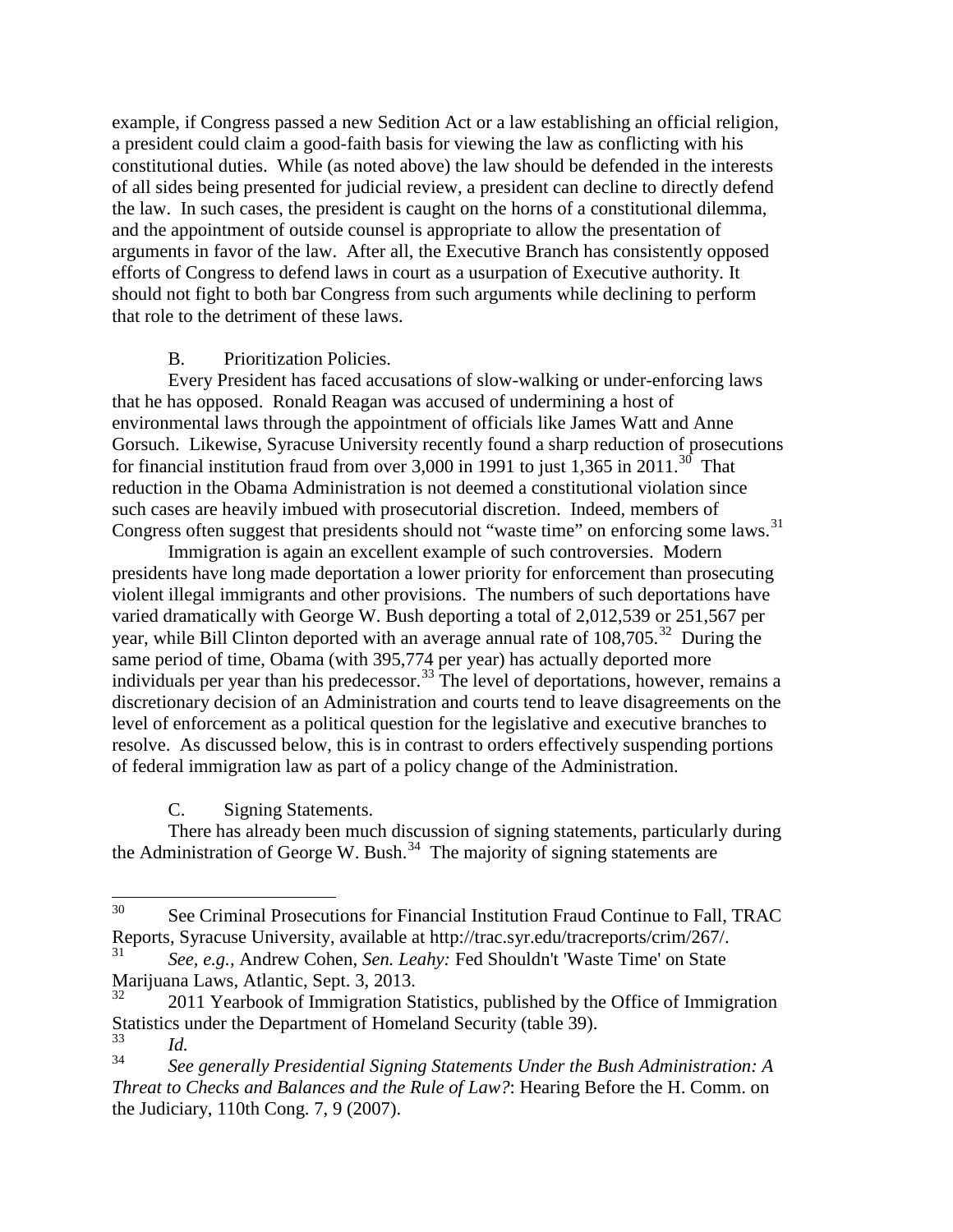uncontroversial in that they amplify policies or celebrate accomplishments or reaffirm objectives connected to the legislation. However, some signing statements have been used to inform agencies of an interpretation that seems at odds with the language and intent of Congress – often after an Administration has failed to get its way with the legislative branch. Signing statements may merge with nonenforcement orders when a president claims a provision is unconstitutional and unenforceable.

James Monroe is generally credited with the first signing statement.<sup>35</sup> Like many controversial practices, it started in a rather routine and harmless fashion with Monroe stressing how the law was to be administered.<sup>36</sup> Given his confrontational and at times imperial approach to the presidency, it is not surprising that the first defiant signing statement came with Andrew Jackson who did not want a road built from Detroit to Chicago. Jackson instructed his Administration to build the road but to stop before Chicago. Such statements were condemned at the time on the grounds that they violated the separation of powers and usurped the authority of the legislative branch. One of the most interesting early confrontations occurred between President John Tyler and Speaker of the House, John Quincy Adams. When Tyler wrote a signing statement rejecting certain provisions of a political apportionment bill, Adams rejected the signing statement as an "extraneous document" that constituted a "defacement of the public records and archives."[37](#page-11-2) Indeed, Adams was right. Such statements are extraneous and do not constitute "law." They, however, have such an effect when a president uses them to order the disregard or effective line veto of a duly enacted law.

The most significant transformation of these statements came with Ronald Reagan. Then Attorney General Ed Meese sought to make such statements integral rather than extraneous by ensuring the West Publishing Company would print such statements with these laws as if they were a binding amendment or interpretation of the laws. The Supreme Court was viewed as undermining the authority of Congress further in *INS v. Chadha* and later cases by referring to signing statements and casually noting that the president will use such statements to decline to enforce certain objectionable provisions in laws.[38](#page-11-3) Soon, presidents were adding hundreds of such statements to "Executive legislative history" accounts as if they were an addendum to legislation.

To the extent that signing statements order the nonenforcement of legislation, it raises serious constitutional questions. Some signing statements have led to later reversals as in Reagan's dispute over the Competition in Contracting Act of 1984 or congressional reversals as in the HIV-positive personnel provision of the National Defense Authorization Act for Fiscal Year 1996 in the Clinton Administration. To the

<span id="page-11-0"></span><sup>35</sup> T.J. Halstead, Cong. Research Serv. Report for Cong., Presidential Signing Statements: Constitutional and Institutional Implications 2 (2007),

[http://www.fas.org/sgp/crs/natsec/RL33667.pdf.](http://www.fas.org/sgp/crs/natsec/RL33667.pdf)<br><sup>36</sup> Christopher N. May, Presidential Defiance of "Unconstitutional" Laws 73 (1998).<br><sup>37</sup> Am Bar Ass<sup>th</sup> Tesk Force on Presidential Signing Statements and the Seperation

<span id="page-11-2"></span><span id="page-11-1"></span>Am. Bar Ass'n, Task Force on Presidential Signing Statements and the Separation of Powers Doctrine 7 (2006).

<span id="page-11-3"></span><sup>38</sup> In striking down the legislative veto in *Chadha*, the Court noted that "11 Presidents, from Mr. Wilson through Mr. Reagan, who have been presented with this issue have gone on record at some point to challenge congressional vetoes as unconstitutional." 462 U.S. 919, 942 fn. 13 (1983).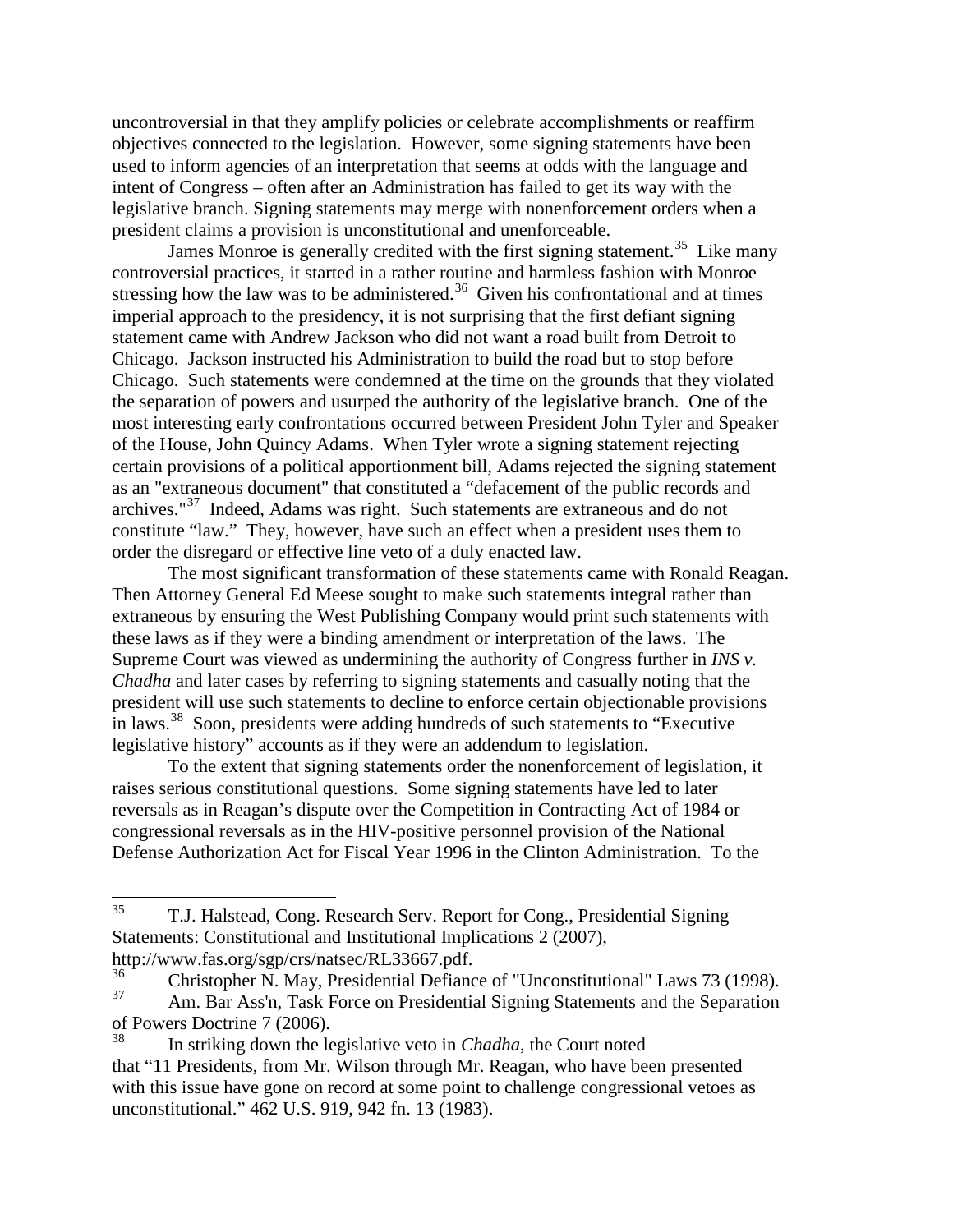extent that these disputes are not resolved through inter-branch compromise, they should be resolved through judicial review (though, again, the dysfunctionally narrow standing rules can inhibit such review). Where the signing statements establish nonenforcement orders, we are left with a fundamental challenge to legislative authority. These confrontations can be made worse by the perfect constitutional storm of a signing statement that imposes a nonenforcement order, which in turn results in a nondefense order in litigation.

George Bush most dramatically diverted from his predecessors by issuing signing statements that "interpreted" statutes in ways that effectively amended or negated provisions. Ironically, one of the greatest critics of such statements was Barack Obama, who pledged to end the practice as unconstitutional. Yet, Obama would be criticized for not only continuing such statements but actually barring enforcement by agencies.

## D. Nonenforcement Orders.

The three branches are set in a tripartite system designed to hold each in a type of Newtonian orbit. Under this system, no branch ideally has enough power to govern alone – they are forced into cooperative agreements and coexistence. Nonenforcement orders challenge this arrangement by imposing a type of presidential veto extrinsic to the legislative process. The legitimacy of such orders has long been challenged as an extraconstitutional measure.

Yet, since Thomas Jefferson, Presidents have asserted the discretion not to enforce laws that they deemed unconstitutional. Jefferson took a stand against the Sedition Act that was used for many blatant abuses against political enemies in the early Republic. Jefferson cited his oath to protect the Constitution compelling him to act to "arrest [the] execution" of the law at "every stage."[39](#page-12-0) Jefferson's stand represented the strongest basis for nonenforcement in a law that was used against political opponents and free speech. However, many presidents object to the constitutionality of a law, often in defense of expansive views of executive power. Those presidential arguments have resulted in rejection before the Supreme Court – reaffirming objections that presidents are negating legislative authority in violation of the separation of powers.

Other presidents would follow suit, particularly in resisting claimed intrusions on executive authority. President Wilson refused to comply with a law barring his removal of postmasters without Senate approval. While three justices (including Brandeis and Holmes) dissented, the Administration prevailed in *Myers v. United States*. [40](#page-12-1) However, presidents have also been wrong in such judgments. This was the case with Gerald Ford, who refused to enforce the 1974 amendment to the Federal Election Campaign Act of 1971, which placed legal limits on the campaign contributions. Ford vetoed the law on first amendment grounds, but Congress overrode the veto. Ford then refused to enforce

<span id="page-12-0"></span><sup>39</sup> Letter from Thomas Jefferson to Abigail Adams (July 22, 1804), *in* 1 THE ADAMS-JEFFERSON LETTERS 274, 275-76 (Lester J. Cappon ed., 1959); *see also* Saikrishna Bangalore Prakash, *The Executive's Duty To Disregard Unconstitutional Laws*, 96 Geo. L.J. 1613 (2008).

<span id="page-12-1"></span><sup>272</sup> U.S. 52 (1926).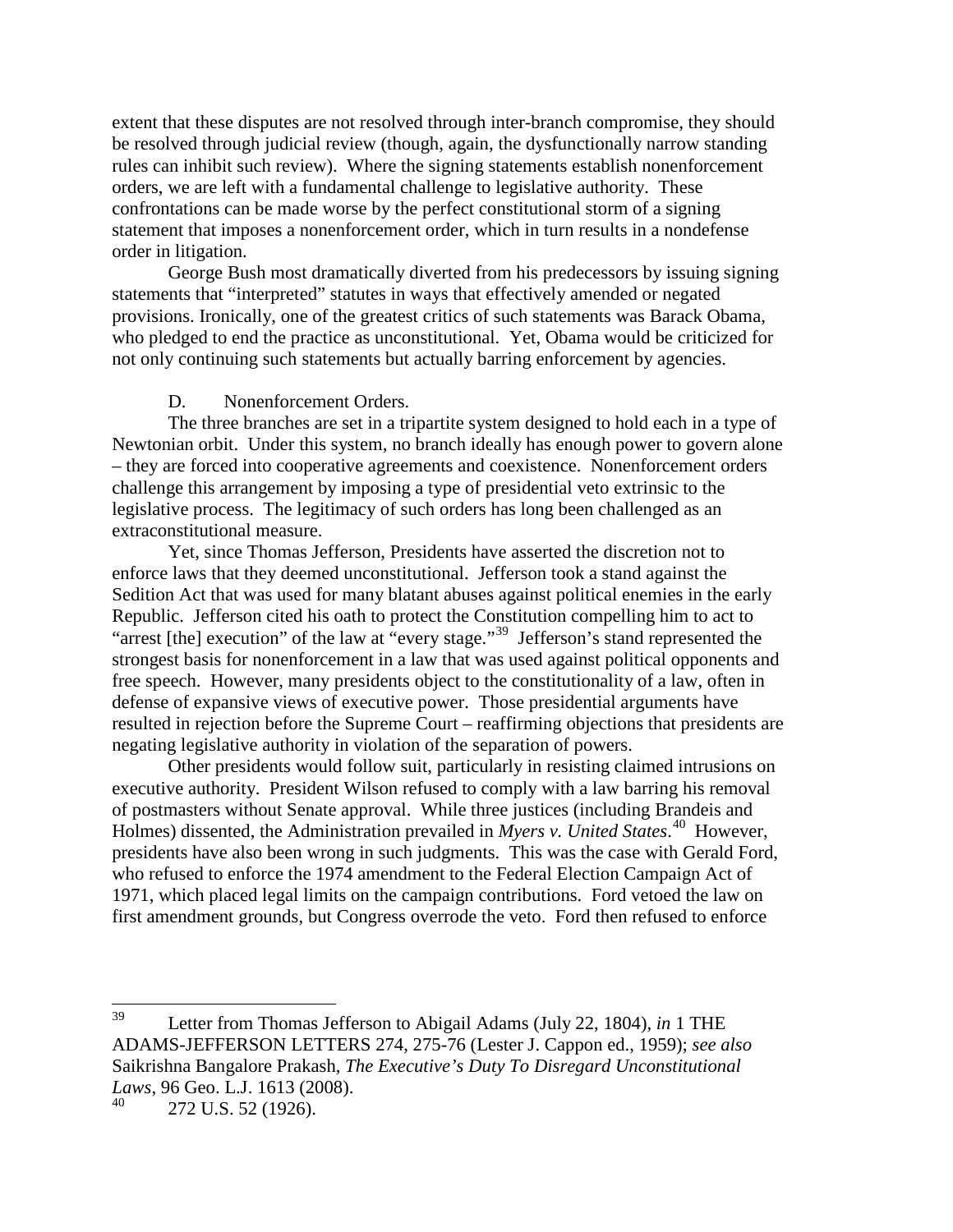those provisions $41$  and then Robert Bork argued against the FECA provisions before the Court. However, the Court rejected Ford's arguments on that part of the law.<sup>[42](#page-13-1)</sup>

Likewise, Ronald Reagan refused to execute the Independent Counsel law on the grounds of separation of powers – an ironic position given his own refusal to respect a duly enacted law of Congress. The Supreme Court ruled 7-1 that Reagan was wrong in Morrison v. Olson.<sup>43</sup> In the same fashion, George H. W. Bush opposed affirmative action policies of the FCC only to be rejected in *Metro Broadcasting v. FCC*. [44](#page-13-3) While this was in turn overruled in *Adarand Constructors, Inc. v. Peña*, [45](#page-13-4) it was clearly a close constitutional question. For presidents to block enforcement of a law creates uncertainty as to the legitimacy and finality of enactments.

I cannot agree with Abner Mikva who claimed as White House Counsel for Clinton that it is "uncontroversial" that "the President may appropriately decline to enforce a statute that he views as unconstitutional."[46](#page-13-5) Mikva cites virtually nothing in terms of the text or intent of the Framers. Rather, he cites first and foremost the silence of the Court in cases like *Myers* where "the Court sustained the President's view that the statute at issue was unconstitutional without any member of the Court suggesting that the President had acted improperly in refusing to abide by the statute."<sup>[47](#page-13-6)</sup> This "implicit<sup>[]</sup> vindication" is cited by Mikva as proof of the authority to block the enforcement of federal statutes.<sup>[48](#page-13-7)</sup>

There has of course been obvious controversy over the right of a president to refuse to execute federal laws in light of express language requiring his faithful enforcement of such laws. Moreover, the allowance for nonenforcement orders undermines the express process of legislation detailed in Article I and Article II. Thus, a president like Clinton can sign the National Defense Authorization Act for Fiscal Year 1996, forego a constitutional veto, and then declare a constructive post-enactment veto in a signing statement. While I happened to agree with Clinton on his opposition of the mandatory discharge of HIV-positive service members, a conscious decision was made to sign the legislation under the expectation that he could achieve the same effect of a veto through a nonenforcement order. Of course, it did not have the same effect

<span id="page-13-0"></span><sup>&</sup>lt;sup>41</sup> Gerald Ford, Statement on the Federal Election Campaign Act Amendments of 1974 (Oct. 15, 1974), [http://www.presidency.ucsb.edu/ws/?pid=4464#axzz2gIvcVm5z.](http://www.presidency.ucsb.edu/ws/?pid=4464#axzz2gIvcVm5z) 42 *Buckley v. Valeo*, 424 U.S. 1 (1976).

<span id="page-13-1"></span>

<span id="page-13-2"></span><sup>&</sup>lt;sup>43</sup> 487 U.S. 654 (1988).

<span id="page-13-3"></span><sup>&</sup>lt;sup>44</sup> 497 U.S. 547 (1990).

<span id="page-13-4"></span> $\frac{45}{46}$  515 U.S. 200 (1995).

<span id="page-13-5"></span>Memorandum for the Honorable Abner J. Mikva, Counsel to the President, Nov. 2, 1994 (found at  $\frac{http://www.justice.gov/olc/nonexcut.htm)}{47}$ .

<span id="page-13-7"></span><span id="page-13-6"></span><sup>&</sup>lt;sup>47</sup> *Id.* Mot surprisingly, there has been a series of opinions out of the Executive Branch supporting a president's right to refuse to execute laws. For example, Attorney General Civiletti insisted that "*Myers* holds that the President's constitutional duty does not require him to execute unconstitutional statutes; nor does it require him to execute them provisionally, against the day that they are declared unconstitutional by the courts." *The Attorney General's Duty to Defend and Enforce Constitutionally Objectionable Legislation*, 4A Op. O.L.C. 55, 59 (1980).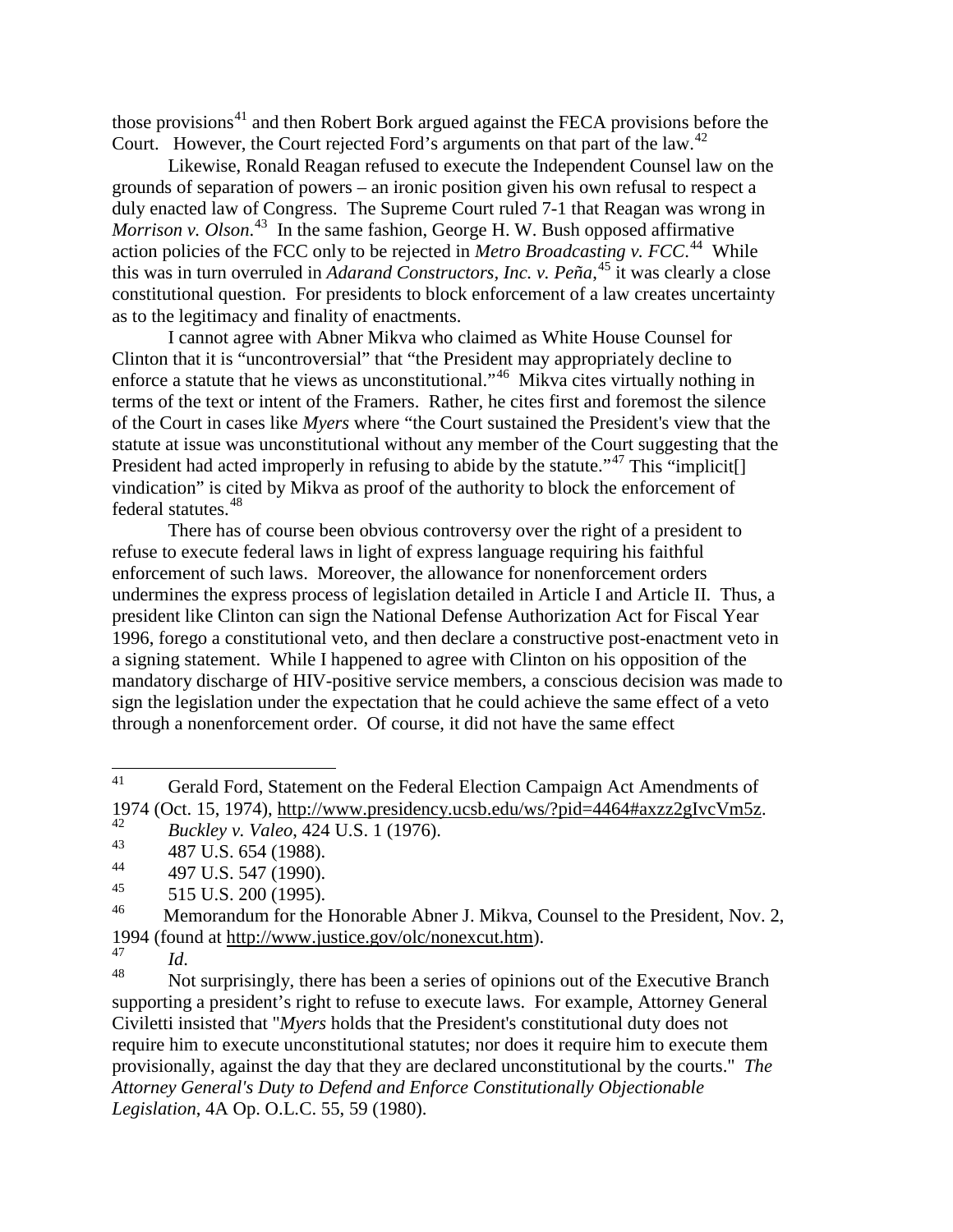constitutionally. An actual veto would have resulted in additional congressional debate and a separate vote to override the veto. The nonenforcement order made the legislative process meaningless by negating the provisions in a post-enactment order.

## III. NONENFORCEMENT POLICIES UNDER THE OBAMA ADMINISTRATION

From Internet gambling to educational waivers to immigration deportations to health care decisions, the Obama Administration has been unilaterally ordering major changes in federal law with the notable exclusion of Congress. Many of these changes have been defended as discretionary acts or mere interpretations of existing law. However, they fit an undeniable pattern of circumventing Congress in the creation of new major standards, exceptions, or outright nullifications. What is most striking about these areas is that they are precisely the type of controversial questions designed for the open and deliberative legislative process. The unilateral imposition of new rules robs the system of its stabilizing characteristics in dealing with factional divisions. While Attorney General Eric Holder has recognized that the judicial branch is "the final arbiter of ... constitutional claims,"[49](#page-14-0) he appears less committed to the concept of the legislative branch's inherent authority. The classic circumvention of the Faithful Executive Clause is to say that it necessarily is limited to only constitutional laws. However, this argument only begs the question of who determines the unconstitutionality of a law. If it is left to a President, any such law could be claimed as presumptively unconstitutional. Indeed, if a President views a law as unconstitutional, it is not clear why the President could not still refuse to enforce it. This inherent power is often reinforced by reference to the President's oath to "preserve, protect, and defend" the Constitution – making the enforcement of a law deemed unconstitutional a violation of his oath – the Jeffersonian position on the Sedition Act.

Some academics posit that each branch has an interpretive function and that the President need not yield to the rivaling interpretation of Congress or even courts. As was recently argued in one law review, "the Constitution nowhere anoints any entity or branch as the final arbiter of the meaning of the laws or the Constitution.<sup>"[50](#page-14-1)</sup> This view, however, challenges the stability achieved after *Marbury v. Madison[51](#page-14-2)* since it necessarily leads to a position that "[t]he Constitution never marks the Supreme Court supreme in its exposition of the Constitution over Presidents, Congress, the states, or the people."<sup>[52](#page-14-3)</sup> This is a long-standing debate that is not without support given the absence of a clear statement in Article III making the Supreme Court the final arbiter in such disputes.[53](#page-14-4) However, regardless of the debate over Chief Justice Marshall's basis for his

<span id="page-14-0"></span><sup>&</sup>lt;sup>49</sup> Letter from Eric H. Holder, Jr., Att'y Gen. of the United States, to Hon. John H. Boehner, Speaker of the House (Feb. 23, 2011) at 5.<br> $50\text{ m}$ 

<span id="page-14-2"></span><span id="page-14-1"></span><sup>50</sup> Devins & Prakash, *supra,* 112 Colum. L. Rev. at 526.

<sup>51</sup> *Marbury v. Madison*[, 5 U.S. \(1 Cranch\) 137, 177 \(1803\).](http://www.lexis.com/research/buttonTFLink?_m=1eac6b1b16737d91f84bf6c48ba5eae5&_xfercite=%3ccite%20cc%3d%22USA%22%3e%3c%21%5bCDATA%5b112%20Colum.%20L.%20Rev.%20507%5d%5d%3e%3c%2fcite%3e&_butType=3&_butStat=2&_butNum=355&_butInline=1&_butinfo=%3ccite%20cc%3d%22USA%22%3e%3c%21%5bCDATA%5b5%20U.S.%20137%2cat%20177%5d%5d%3e%3c%2fcite%3e&_fmtstr=FULL&docnum=1&_startdoc=1&wchp=dGLbVzk-zSkAb&_md5=4a881aa83de28973680a7cbb5a55def3)

<span id="page-14-4"></span><span id="page-14-3"></span><sup>&</sup>lt;sup>52</sup> *Id.* at 529.<br><sup>53</sup> *Id.* ("In sum, to imagine that the Constitution marks the Supreme Court as supreme in its exposition of the Constitution and laws of the United States, one has to believe two implausible propositions. One has to presume that a Constitution that never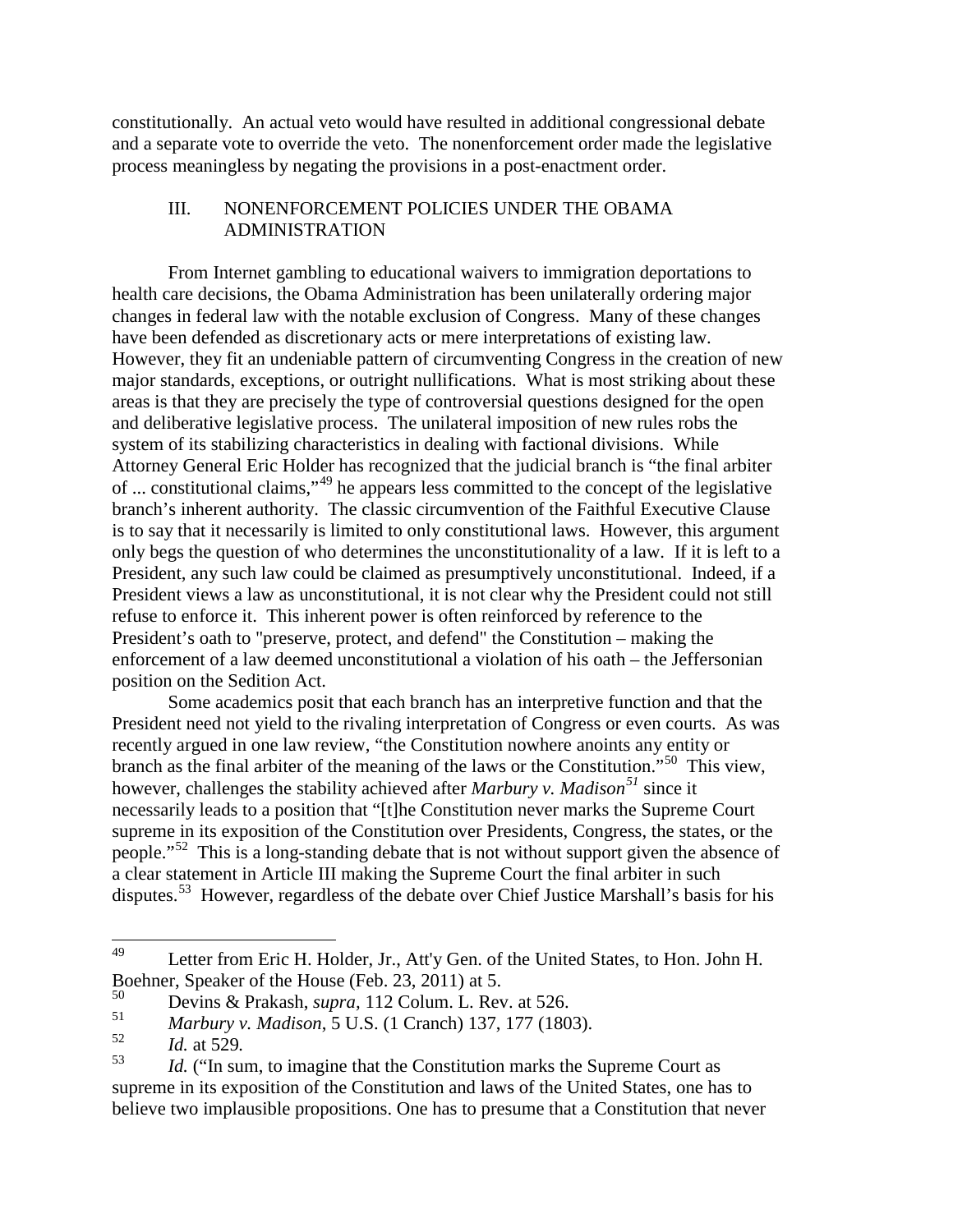holding, *Marbur* established a key stabilizing element by bringing finality to interpretive debates, particularly over controversies over the separation of powers. While the Administration avoids acknowledging the implications of its policy, it does inevitably challenge this foundational principle of judicial authority. The result is a view that not only allows the circumvention of the legislative powers but the negation of judicial review. That leaves such disputes to a matter of political strength and reduces the tripartite system to something akin to a continual game of chicken between branches.

While political divisions would normally be a reason to leave a matter to the legislative process to resolve, it is increasingly being cited as a rationale for circumventing Congress. Thus, citing gridlock and the failure to correct the law, President Obama has granted widespread waivers to states under the No Child Left Behind Act, effectively nullifying the law in the view of critics.<sup>[54](#page-15-0)</sup> This has been denounced as a circumvention of Congress with the creation of new criteria or conditions by the Administration for schools to receive the waivers. This new system is entirely the product of an intrabranch process in circumvention of Congress. Likewise, the Administration effectively flipped the interpretation of the Wire Act, 18 U.S.C. § 1084, from years of prohibiting Internet gambling to a limited bar just on sports betting.<sup>[55](#page-15-1)</sup> The interpretation effectively flipped the long-standing meaning of the federal law – an interpretation favored by many states and lobbyists in the industry. After years of maintaining a consistent interpretation, the 180 degree change transformed the Act into a vastly different law that potentially allowed billions of dollars' worth of gambling operations on the Internet. While defendable as an interpretative function, it was a radical change made without congressional hearings or debate.

A different rationale was used for delaying enforcement of the employer mandate set by Congress in the Affordable Care Act. Once again, this remains one of the most important and divisive questions facing the political system. Yet, the Administration cited deference to agencies in implementing regulations and establishing standards for tax and other provisions. Despite having four years to implement the law and the statutorilyset deadline, the Administration insisted that Congress cannot hold agencies to such schedules. The law itself unambiguously sets January 1, 2014 as the critical date<sup>[56](#page-15-2)</sup> – a matter of considerable debate within Congress during deliberations. There is no express power given to change that date. Yet, Mark J. Mazur, the Assistant Secretary for Tax Policy at the U.S. Department of the Treasury, insisted that such mandatory dates can be

i<br>I grants the Supreme Court a general power to decide all legal questions nonetheless cedes the Court a power to definitively answer such questions in some instances. And one has to discover, buried deep within the Constitution's interstices, an interbranch supremacy on constitutional and legal interpretation even though the Constitution contains nary a word hinting at such dominance.")<br> $^{54}$  Mataka Biab. "No Child" I

<span id="page-15-0"></span><sup>54</sup> Motoko Rich, "No Child" Law Whittled Down By The White House, New York Times, July 6, 2012.

<span id="page-15-1"></span>Nathan Vardi, Department of Justice Flip-Flops On Internet Gambling, Forbes, Dec. 12, 2011.

<span id="page-15-2"></span>This date applies to the Employer Mandate (26 U.S.C. § 4980H) and the Individual Mandate (id. § 5000A). Pub. L. No. 111-148, 124 Stat. 119.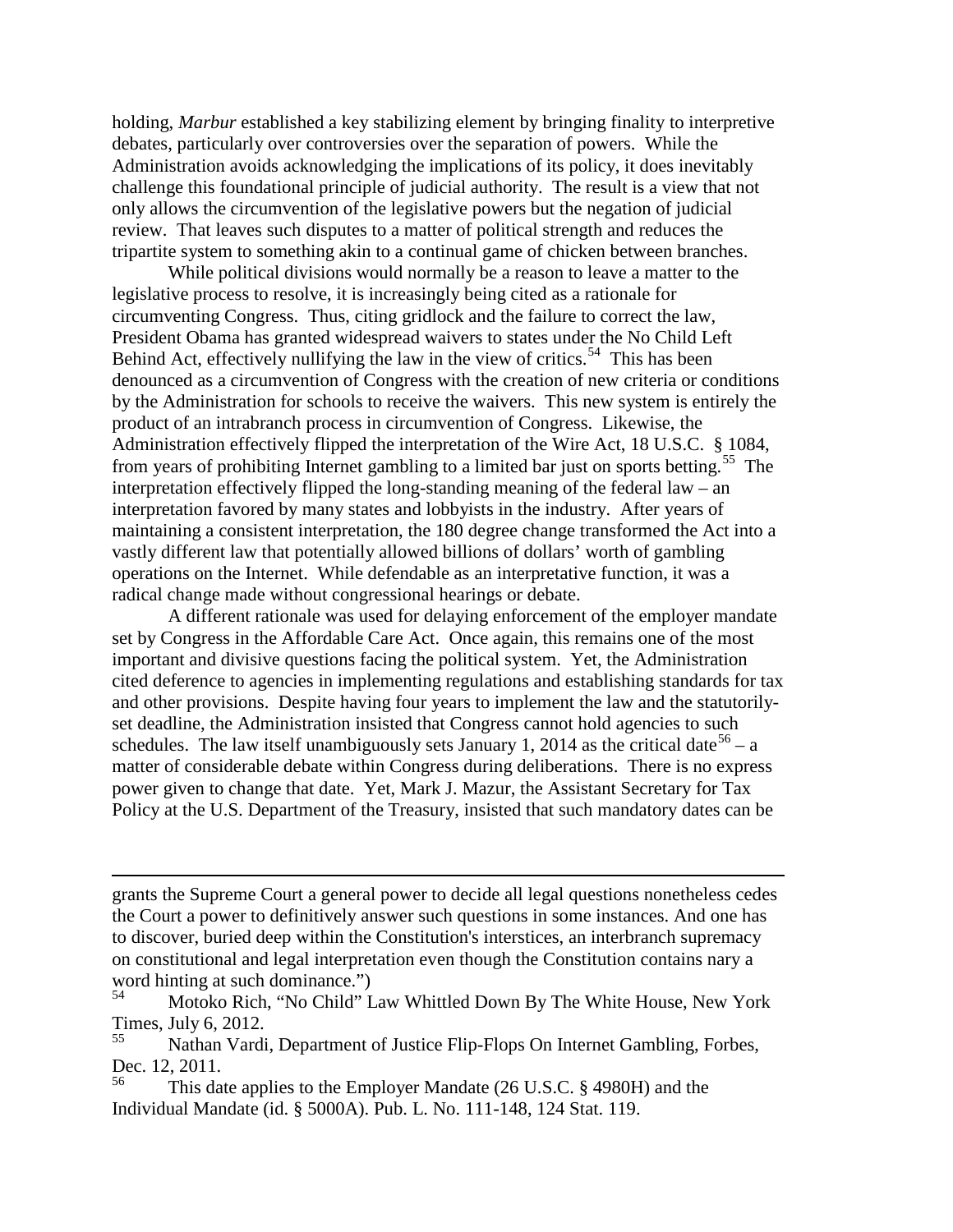ignored by the Administration, which will unilaterally decide such questions.<sup>57</sup> It is another example of the new independence of the "Fourth Branch" and how specific mandates can now be disregarded in the haze of agency deference. The Congress could not have been more clear as to the activation date for the law, but the position of the Administration would make such provisions merely advisory and subject to the agreement of the President.

The Administration's basis for negating statutory provisions lost even the pretense of reasoned authority in the immigration area.<sup>58</sup> There has long been a general consensus that a president cannot refuse to enforce a law that is considered constitutionally sound. Thus, in his general support for nonenforcement orders, former Attorney General Benjamin Civiletti acknowledged that "[t]he President has no 'dispensing power,'" meaning that the President and his subordinates "may not lawfully defy an Act of Congress if the Act is constitutional. . . . In those rare instances in which the Executive may lawfully act in contravention of a statute, it is the Constitution that dispenses with the operation of the statute. The Executive cannot."[59](#page-16-2) Yet, in June 2012, President Obama appeared to exercise precisely this type of "dispensing power" in issuing an order to federal agencies that the Administration would no longer deport individuals who came to this country illegally as children despite the fact that federal law mandates such deportation. In disregarding the statutory language, the Administration rolled out a new alternative policy that individuals can qualify for "deferred action" if they had come to the country before the age of 16, have no criminal history, resided in the U.S. for at least five consecutive years, and are either a student or have already graduated from high school, or earned an equivalent GED, or served in the military. Yet, this new, detailed system is the product not of Congress but the internal deliberations of a federal agency. While claimed to simply be an act of prosecutorial discretion,  $60$  it constitutes a new and alternative immigration process for these individuals.

The Administration again circumvented Congress in August of this year with the announcement that deportation would no longer occur for any primary provider for any

<span id="page-16-0"></span><sup>57</sup> Mark J. Mazur, Continuing to Implement the ACA in a Careful, Thoughtful Manner, U.S. Department of the Treasury, July 2, 2013 (available at http://www.treasury.gov/connect/blog/Pages/Continuing-to-Implement-the-ACA-in-a-Careful-Thoughtful-Manner-.aspx).

<span id="page-16-1"></span>There was also an immigration component of the controversy over DOMA. Peter Baker, *For Obama, Tricky Balancing Act in Enforcing Defense of Marriage Act*, New York Times (Mar. 28, 2013). Before the ruling of the Supreme Court striking down DOMA, the Department of Homeland Security announced that it would no longer enforce DOMA in its immigration decision. In August 2011, Obama's DHS announced it would no longer deport the noncitizen spouses of gay Americans in conflict with  $DOMA.$ 

<span id="page-16-2"></span>The Attorney General's Duty to Defend and Enforce Constitutionally Objectionable Legislation, 4A Op. O.L.C. 55 (1980) (opinion of Attorney General Civiletti.

<span id="page-16-3"></span>Memorandum of Janet Napolitano, Secretary of Homeland Security, June 15, 2012, (available at http://www.dhs.gov/xlibrary/assets/s1-exercising-prosecutorialdiscretion-individuals-who-came-to-us-as-children.pdf).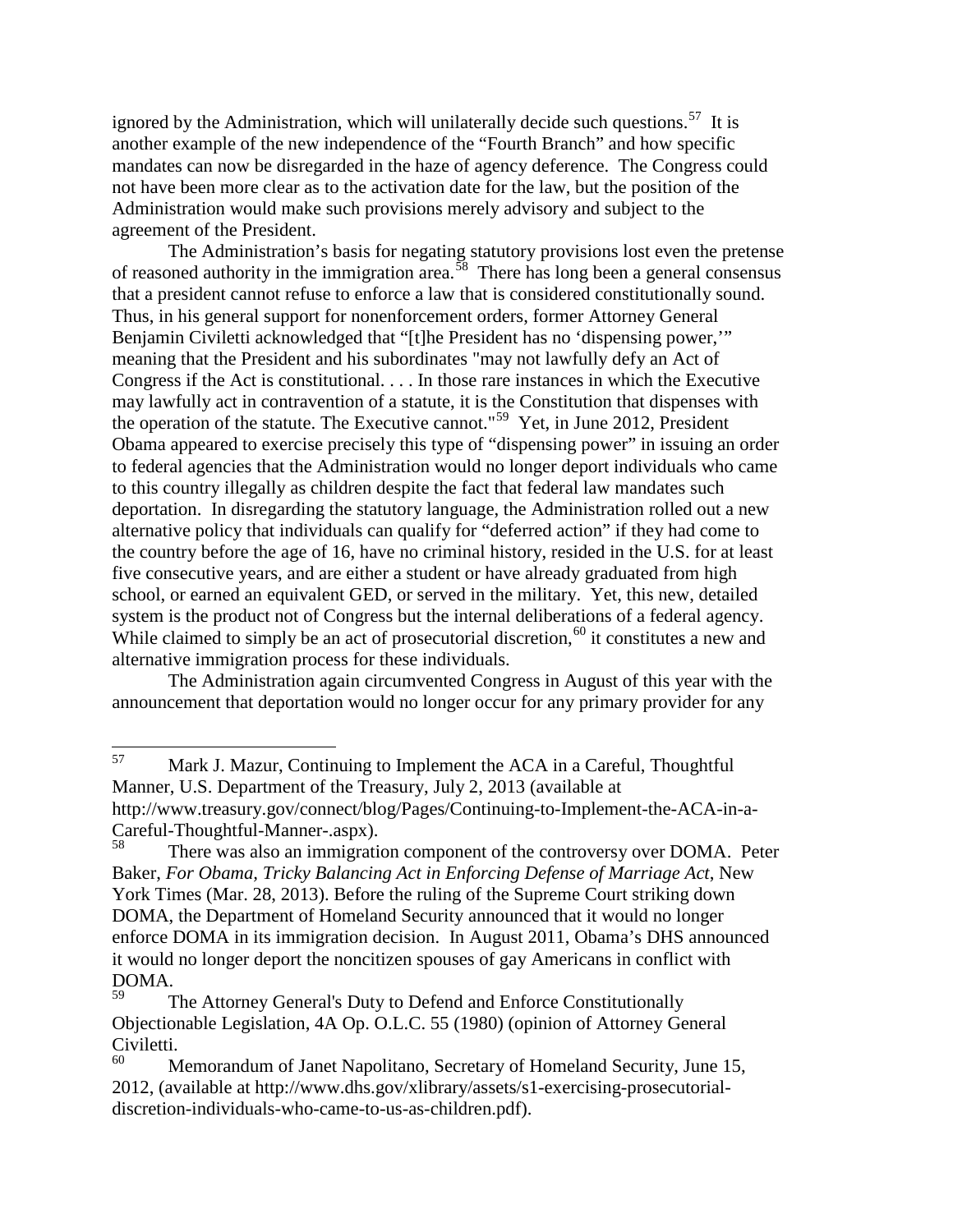minor child or the parent or guardian of a child who is a U.S. citizen or legal permanent resident. Once again, it is not clear what Congress could do to counter such claims of discretion any more than it could set the date for the implementation of the ACA. The federal law mandates deportation for individuals in the country illegally. While prosecutorial discretion has been cited in individual case decisions, the Administration was using it to nullify the application of federal law to hundreds of thousands, if not millions of individuals. Once again, one's personal view of the merits of such an exception should not be the focus, or even a part, of the analysis. In ordering this blanket exception, President Obama was nullifying part of a law that he simply disagreed with. There is no claim of unconstitutionality. It is a raw example of the use of a "dispensing power" over federal law. It is difficult to discern any definition of the faithful execution of the laws that would include the blanket suspension or nullification of key provisions. What the immigration order reflects is a policy disagreement with Congress. However, the time and place for such disagreements is found in the legislative process before enactment. If a president can claim sweeping discretion to suspend key federal laws, the entire legislative process becomes little more than a pretense. What is most striking is the willingness of some to accept this transparent effort to rewrite the immigration law after the failure to pass the DREAM Act containing some of the same reforms.

A few weeks ago, President Obama again invoked his inherent power in declaring that individuals with pre-existing policies could retain those policies for a year despite the fact that they do not conform with the requirements of the  $\widehat{ACA}$ .<sup>[61](#page-17-0)</sup> The ACA expressly sets the date for compliance that penalizes non-exempt individuals who do not maintain "minimum essential" health insurance coverage.<sup>62</sup> Those non-compliant individuals are subject to a "[s]hared responsibility payment."<sup>63</sup> By saying that states can allow individuals to remain non-compliant after the statutory deadline, President Obama inserted a constructive exemption that would have been the subject of intense political debate at the time of the deliberations.

Notably, the unilateral change occurred when legislation addressing this issue was being debated in Congress. Moreover, this change was made after an outcry over what many viewed as the central selling point of the President's during the debate over the ACA: suggesting that, if people liked their current policies, they would be allowed to keep them. After securing passage of the ACA, however, on a thin vote margin, many accused the President of a bait-and-switch when millions lost their policies. I will leave others to work through the merits of that controversy. For my purposes, I am only interested in the fact that a key issue discussed during the debate over the legislation was unilaterally altered after passage. This is an obviously important part of the debate. The law does not expressly give the President the authority to waive the application of the provisions for selected groups. To the extent that the President was claiming that he had the authority to amend the law in this way, I fail again to see the legal basis for such authority.

Notably, the unilateral changes made to laws like the ACA are not done (as with

<span id="page-17-0"></span><sup>61</sup> [Juliet Eilperin,](http://www.washingtonpost.com/juliet-eilperin/2011/03/02/ABZpz6M_page.html) [Amy Goldstein](http://www.washingtonpost.com/amy-goldstein/2011/02/02/ABNs9AJ_page.html) and [Lena H. Sun,](http://www.washingtonpost.com/lena-h-sun/2011/03/03/ABUvPGP_page.html) *Obama Announces Change To Address Health Insurance Cancellations*, Wash. Post, Nov. 14, 2013.

<span id="page-17-1"></span> $^{62}$  26 U.S.C. § 5000A.

<span id="page-17-2"></span><sup>26</sup> U.S.C. § 5000A(b).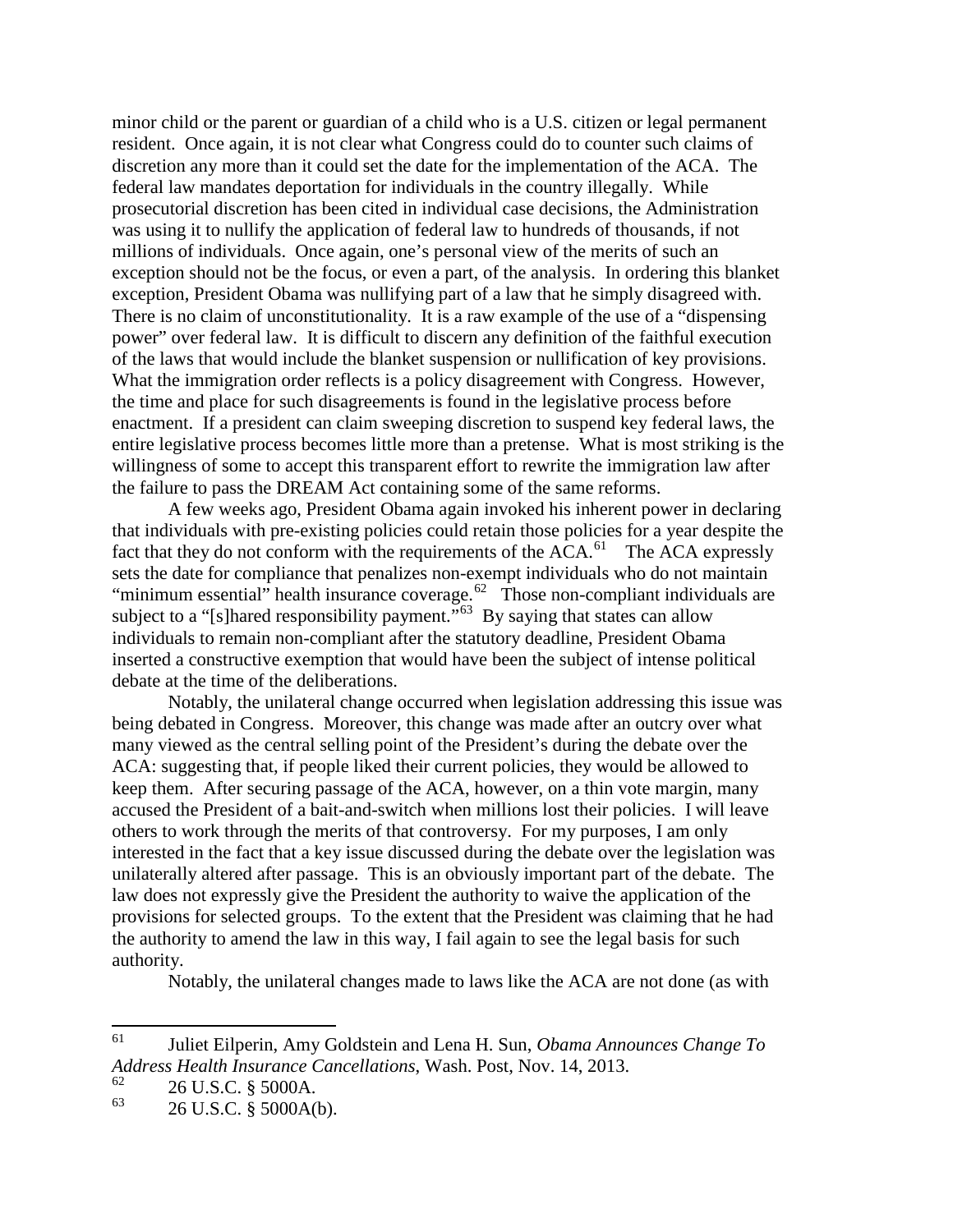Jefferson's refusal to enforce the Sedition Act) in defiance of an act viewed as unconstitutional and abusive. Rather, President Obama has invoked a far broader authority to tailor laws based on his judgment and discretion. This may be done ostensibly to "improve" the law as with the one-year waiver for individual policies or to mitigate the hardship of a law as with the immigration law. These happen to be areas of great political division in the country as well as substantial opposition to the President's policies in Congress. Many applauded the President's transcending politics by ordering such unilateral action without considering the implications of such inherent authority for the system as a whole.

Once again, it is important to divorce the subject of such legislation or the identity of the president from the constitutional analysis. The circumvention of the legislative process not only undermines the authority of this branch but destabilizes the tripartite system as a whole. If President Obama can achieve the same result of legislation by executive fiat, future presidents could do the same in negating environmental or discrimination or consumer protection laws. Such practices further invest the Administrative State with a degree of insularity and independence that poses an obvious danger to liberty interests protected by divided government. This danger is made all the more menacing by the clear assumption by the Executive Branch that artificially narrow standing rules will insulate the orders from judicial scrutiny and relief. With Congress so marginalized and courts so passive, the Fourth Branch threatens to become a government unto itself for all practical purposes.

### IV. CONCLUSION

In Federalist No. 51, James Madison explained the essence of the separation of powers – and the expected defense of each branch of its constitutional prerogatives and privileges:

"But the great security against a gradual concentration of the several powers in the same department, consists in giving to those who administer each department the necessary constitutional means and personal motives to resist encroachments of the others. The provision for defense must in this, as in all other cases, be made commensurate to the danger of attack. Ambition must be made to counteract ambition."

A provision was once made for the defense of this branch against the type of "encroachments" discussed in this hearing. It was found in the power of Congress to establish federal law and the obligation of the Executive Branch to faithfully execute those laws. For decades, however, Congress has allowed its core authority to drain into a fourth branch of federal agencies with increasing insularity and independence. It has left Congress intact but inconsequential in some disputes. If this trend continues unabated, Congress will be left like some Maginot Line on the constitutional landscape – a sad relic of a once tripartite system of equal branches.

There remain legitimate questions over when a President can refuse to defend or enforce a statute and whether the former duty is a subset of the latter duty. As an academic deeply concerned over the concentration of power under the modern presidency,